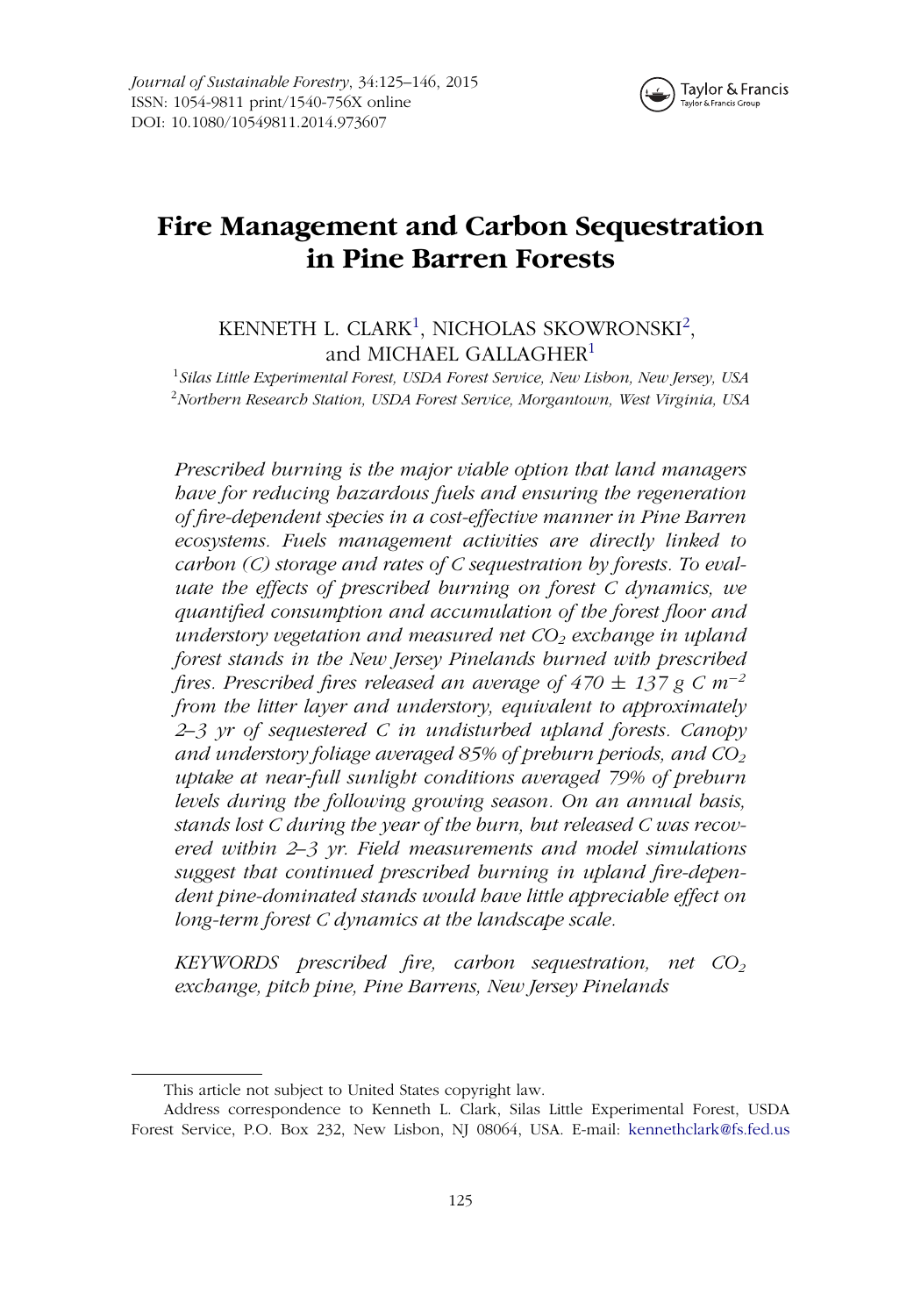#### INTRODUCTION

All hazardous fuels management activities affect carbon (C) storage and rates of C sequestration by forests to some degree. Thus, it is important to understand how prescribed fires and mechanical fuel management practices potentially impact short- and long-term forest C dynamics. The litter layer and understory vegetation are consumed during prescribed fires or redistributed during thinning treatments (Stephens et al., [2012\)](#page-21-0). Following fuel-reduction treatments, net carbon dioxide exchange with the atmosphere  $(NEE<sub>c</sub>)$  is affected because consumption or loss of leaf area and biomass of respiring tissue reduces rates of C assimilation and ecosystem respiration (Amiro et al., [2010\)](#page-18-0). Fuel-reduction treatments can also affect the turnover of C and nutrients by altering forest floor and soil pools (Gray & Dighton, [2006;](#page-19-0) Neill, Patterson, & Crary, [2007;](#page-20-0) Boerner, Huang, & Hart, [2009;](#page-18-1) Williams, Hallgren, & Wilson, [2012\)](#page-21-1). Long-term rates of C sequestration can be affected by changes in stand age and composition caused by repeated prescribed fires, wildfires, or fire suppression, potentially altering C storage in tree boles, forest floor, and soil (Little, [1979;](#page-19-1) Scheller, Van Tuyl, Clark, Hom, & La Puma, [2011;](#page-21-2) La Puma, Lathrop, & Keuler, [2013\)](#page-19-2).

Carbon dioxide  $(CO_2)$  is now considered a pollutant as a result of the Endangerment Finding issued by the Environmental Protection Agency (EPA; 549 U.S. 497, 2007). The EPA may require that land managers quantify and report  $CO<sub>2</sub>$  emissions from forest operations in the near future, including hazardous fuel-reduction treatments, as part of a modification to the Clean Air Act. A better understanding of how fuel-reduction treatments affect forest C dynamics can help guide management practices to achieve maximum effectiveness, which can be influenced by a suite of factors including initial fuel mass and structure, fuel moisture content, meteorological conditions, ignition timing and firing patterns during prescribed burns, and seasonal timing of management activities. Accurately quantifying C dynamics associated with fuel-reduction treatments also facilitates an evaluation of the trade-offs between treatments and unmitigated wildfires, which typically have larger emissions and longer recovery times (Mitchell, Harmon, & O'Connell, [2009;](#page-20-1) Dore et al., [2010;](#page-19-3) Wiedinmyer & Hurteau, [2010;](#page-21-3) Restaino & Peterson, [2013\)](#page-20-2).

Calculating  $CO<sub>2</sub>$  emissions during fuel-reduction treatments that employ prescribed burning requires an accurate estimate of the amount of fuel consumed, either by directly quantifying preburn and postburn fuel mass, or more commonly by using local meteorological data, the appropriate fuel models, and fire behavior simulators to estimate consumption (e.g., CONSUME, FOFEM; Scott & Burgan, [2005;](#page-21-4) Ottmar, Anderson, DeHerrera, & Reinhardt, [2006;](#page-20-3) French et al., [2011;](#page-19-4) Ottmar, [2013\)](#page-20-4). Recent research has focused on measuring and modeling fuel mass and consumption during prescribed fires in Pine Barren ecosystems of the northeastern United States (Wright, Ottmar, & Vihnanek, [2007;](#page-21-5) Clark et al., [2009;](#page-19-5) Clark, Skowronski,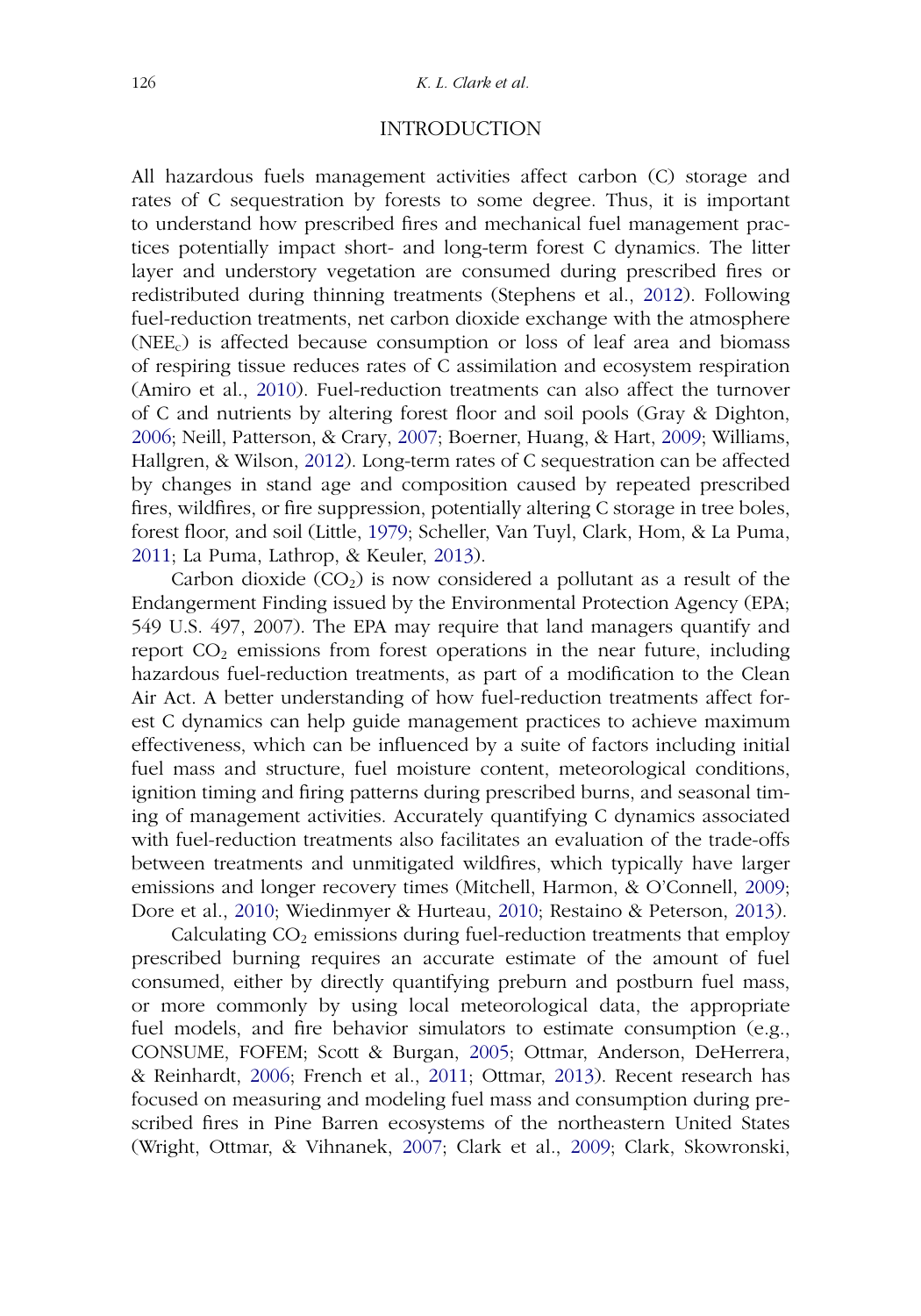Gallagher, Heilman, & Hom, [2010b;](#page-18-2) Clark, Skowronski, Renninger, & Scheller, [2014b\)](#page-19-6), including the use of Light Detection and Ranging Systems (LiDAR) to detect the effects of single and repeated prescribed burns on understory and canopy fuels (Skowronski, Clark, Nelson, Hom, & Patterson, [2007;](#page-21-6) Skowronski, Clark, Duveneck, & Hom, [2011;](#page-21-7) Clark et al., [2009;](#page-19-5) Clark et al., [2013\)](#page-18-3).

While significant progress has been made in estimating C emissions during fuel-reduction treatments in Pine Barren ecosystems of the northeastern United States, less information is available on short- and long-term forest C dynamics following fuel-reduction treatments. Remotely sensed and Geographical Information System (GIS) information detailing the history of prescribed fires and thinning treatments are available for many areas, and overall changes in forest composition and structure with fire and fire suppression are well-documented (Little & Somes, [1961;](#page-19-7) Little, [1979;](#page-19-1) La Puma et al., [2013;](#page-19-2) Bried, Patterson, & Gifford, [2014\)](#page-18-4). However, data are limited on rates of recovery of vegetation and the forest floor or factors controlling NEEc following fuel-reduction treatments (Burns, [1952;](#page-18-5) Little, [1979;](#page-19-1) Neill et al., [2007;](#page-20-0) Clark et al., [2009;](#page-19-5) Clark et al., [2014b\)](#page-19-6). In other conifer-dominated ecosystems, the impacts of wildfires on stand to landscape scale C dynamics have been quantified using biometric plots (Campbell, Donato, Azuma, & Law, [2007;](#page-18-6) Campbell, Harmon, & Mitchell, [2011\)](#page-18-7) and eddy covariance techniques (Amiro et al*.*, [2010;](#page-18-0) Dore et al., [2010;](#page-19-3) Mkhabela et al., [2009\)](#page-20-5) and simulated using process-based models (Thornton et al., [2002;](#page-21-8) French et al., [2011\)](#page-19-4). In a number of these investigations, C dynamics following severe wildfires were studied, and annual NEE<sub>c</sub> was still negative  $\geq 10$  yr after the fire (Mkhabela et al., [2009;](#page-20-5) Amiro et al., [2010;](#page-18-0) Dore et al., [2010\)](#page-19-3). However, these results are not likely to be directly comparable to the longer term effects of prescribed fires, which are usually much less severe and are typically not conducted during extreme fire weather conditions.

The current study addresses how prescribed burning affects short- and long-term forest C dynamics in fire-dependent upland forest communities in the New Jersey Pinelands National Reserve (hereafter "Pinelands"). Our major objective was to assess whether prescribed burning in upland forest units managed by the New Jersey Forest Fire Service (NJFFS) in the Pinelands resulted in a net gain or loss of C over typical fire-free rotation intervals of 5 to 8 yr. Our specific objectives were to: (a) characterize forest floor and understory biomass in prescribed burn units managed by the NJFFS to determine variation with time and among the three major upland forest communities in the Pinelands, (b) estimate consumption of the forest floor and understory during prescribed burns to develop equations for predicting consumption as a function of initial values, (c) quantify the major biotic and environmental controls over C dynamics following selected prescribed burns using a combination of biometric and eddy covariance measurements, and (d) develop predictive equations for the accumulation of the forest floor and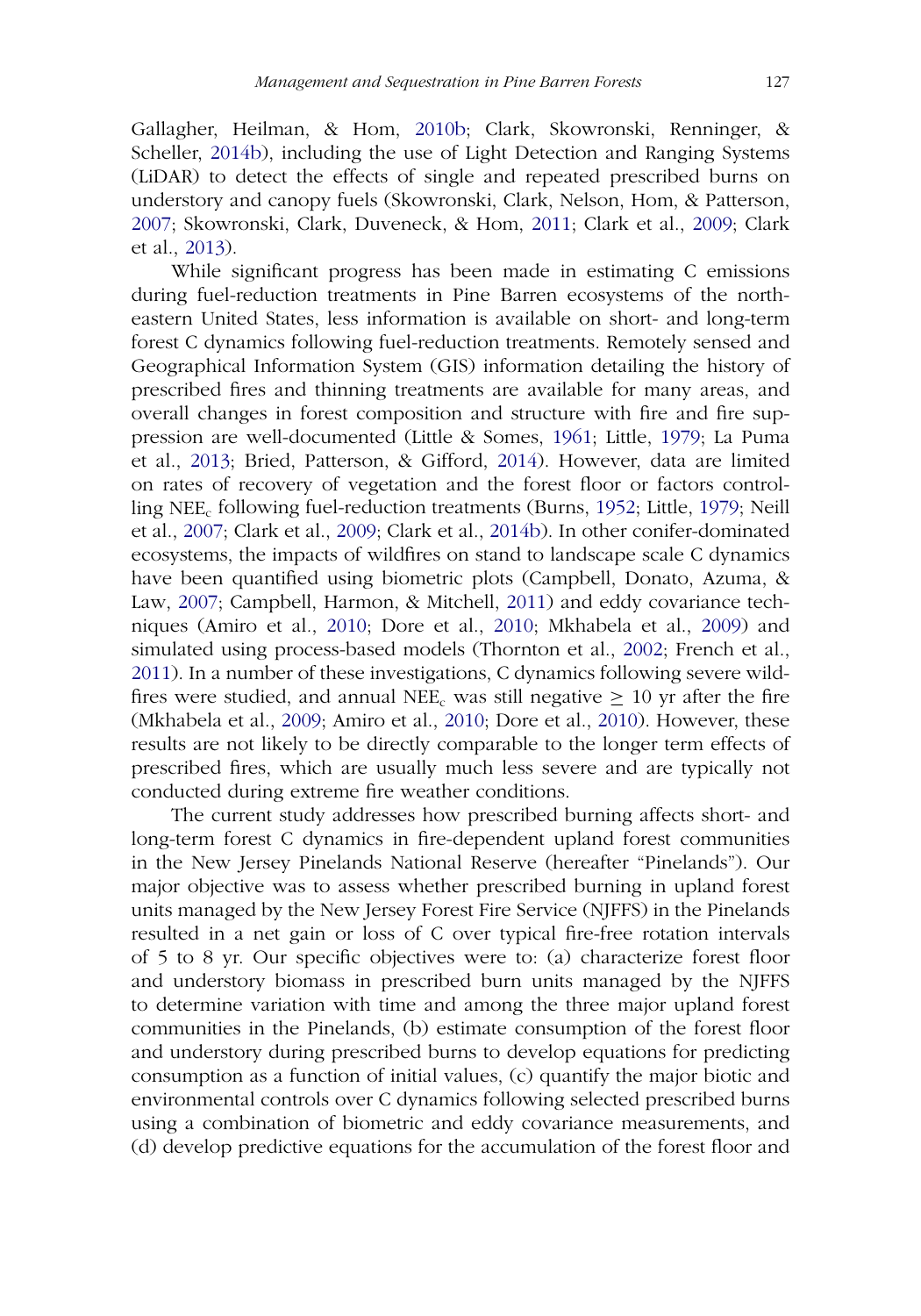understory vegetation following prescribed fires as a function of time since last fire. We then integrated fuel consumption measurements, information on net  $CO<sub>2</sub>$  exchange, and fuel accumulation data collected during 5- to 8-yr fire-free intervals following treatments to estimate the effects of prescribed fires on C dynamics in prescribed burn units in selected upland forest stands.

#### METHODS AND MATERIALS

## Study Area

Research sites were located in Burlington and Ocean Counties in the Pinelands National Reserve in southern New Jersey, USA. The Pinelands encompass approximately 445,000 ha of upland and wetland forest and represents the largest continuous forested landscape on the Northeastern U.S. Coastal Plain. The climate is cool temperate, with mean monthly temperatures of 0.3 and 23.8◦C in January and June, respectively (1930–2004; State Climatologist of NJ). Mean annual precipitation is  $1,123 \pm 182$  mm (mean ± *SD*; Clark, Skowronski, Gallagher, Renninger, & Schäfer, [2012\)](#page-18-8). Soils are derived from the Cohansey and Kirkwood Formations (Lakewood and Lakehurst series) and are sandy, coarse-grained, and have low nutrients status and cation exchange capacity (Tedrow, [1986\)](#page-21-9). Upland forests occupy 62% of the forested areas in the Pinelands, and many stands are closed-canopy and nearly even-aged with an average age of approximately 60–90 yr. Upland forests are dominated by three major communities: (a) oak-pine, consisting of chestnut oak (*Quercus prinus* L.), white oak (*Q. alba* L.), scarlet oak (*Q. coccinea* Muenchh.), black oak (*Q. velutina* Lam.), pitch pine (*Pinus rigida* Mill.), and shortleaf pine (*P. echinata* Mill.); (b) pine-oak, consisting of predominately pitch pine with scattered mixed oaks in the overstory; and (c) pine-scrub oak, dominated by pitch pine with scrub oaks (*Q. ilicifolia* Wang., *Q. marlandica* Muench.) in the understory (McCormick & Jones, [1973;](#page-20-6) Lathrop & Kaplan, [2004;](#page-19-8) Skowronski et al., [2007\)](#page-21-6). Understory vegetation in all three forest communities consists of ericaceous shrubs—primarily huckleberry (*Gaylussacia bacata* [Wang.] K. Koch, *G. frondosa* [L.] Torr. & A. Gray ex Torr.), blueberry (*Vaccinium* spp.), and scrub oaks. Sedges, mosses, and lichens also are present.

Many upland forest stands in the Pinelands have regenerated naturally following cessation of logging and charcoaling activities in the late 1800s. Following this period of intensive forest management, large wildfires totaling 40,000+ ha per year were common in regenerating forests prior to modern fire suppression practices starting in the 1940s (Forman & Boerner, [1981;](#page-19-9) La Puma et al., [2013\)](#page-19-2). Limited use of prescribed fire as a tool to reduce wildfire risk was initiated in the late 1920s in the Pinelands, and it has been used by the NJFFS since 1948 (Little & Moore, [1949;](#page-19-10) Little & Somes, [1961;](#page-19-7) Clark, Skowronski, & Gallagher, [2014a\)](#page-18-9). Reliable spatial data for wildfire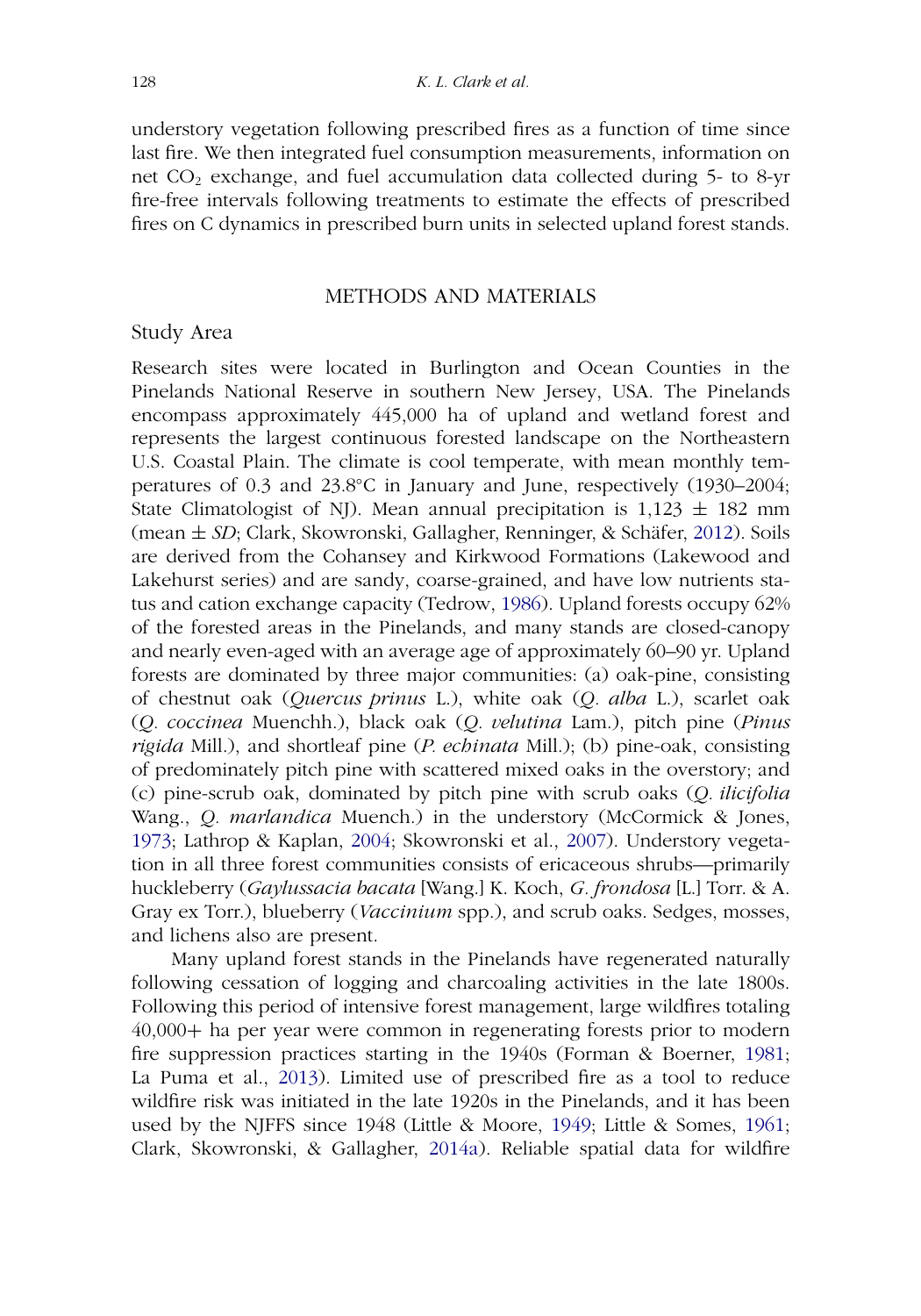areas *>* 45 ha and their dates exist back to 1925, and data for prescribed burn units and dates exist back to the 1960s (NJFFS, unpublished data; Clark et al., [2009;](#page-19-5) La Puma et al., [2013\)](#page-19-2). Currently, the NJFFS and federal wildland fire managers conduct an average of 129  $\pm$  31 prescribed burns on 4,650  $\pm$ 2,000 ha per year (mean  $\pm$  *SD*; National Interagency Fire Center [NIFC], [2013\)](#page-20-7). Prescribed burns are conducted from January through March within a relatively narrow window of appropriate meteorological conditions, with air temperature typically not exceeding 16℃ and with relative humidity above 40%.

#### Fuel Biomass and Consumption Measurements

We sampled the forest floor in 32 prescribed burn units managed by the NJJFS in the Pinelands, distributed among the three upland forest communities ( $n = 5$  units in oak-pine stands, 190  $\pm$  66 ha in size;  $n = 14$  units in pine-oak stands,  $251 \pm 110$  ha in size;  $n = 13$  units in pine-scrub oak stands,  $111 \pm 113$  ha in size; mean  $\pm SD$ ). Time since last prescribed burn or wildfire ranged from 2 yr in a fuel control strip to approximately 45 yr at two stands that had not burned since 1962 (prescribed burn) or 1963 (wildfire in April 1963). Mass of fine material (leaves, needles) and woody 1-hr (*<* 0.6 cm diameter), 10-hr (0.6 to *<* 2.5 cm diameter) and 100-hr (2.5 to *<* 7.6 cm diameter) fuels on the forest floor were sampled in 10 to 30  $1-m^2$  plots distributed in random locations in each burn unit. We sampled only fuels in the litter layer (L horizon) of the forest floor, because field observations indicated that prescribed fires rarely burned into the more highly decomposed organic layer (O horizon). Samples were sorted, and any residual sand and organic material from the O horizon was separated by sequentially sifting samples using 10 mm and then 2 mm mesh screens, and then discarded. Samples were then dried at 70◦C and weighed. Understory shrubs and scrub oaks *<* 2 m height were destructively sampled at 15 of the burn units sampled for forest floor mass using the same  $1-m^2$  plots. Aboveground stems that occurred in each  $1-m^2$  plot were harvested, separated into live and dead foliage and live and dead stems by 1-, 10-, and 100-hr size classes, and then dried and weighed.

At 28 of the burn units where we sampled the forest floor, the NJFFS or federal wildland fire managers conducted prescribed burns, and then postburn forest floor biomass was sampled within 2 weeks of each fire. At each burn unit, we sampled remaining fine and woody 1-, 10-, and 100 hr fuels on the forest floor using 10 to 30 1-m2 plots distributed at random locations. Samples were processed in the same manner as the preburn samples. Consumption of understory vegetation during prescribed burns was estimated in 13 of the burn units sampled for preburn understory biomass within 2 weeks of each fire by clipping all remaining standing stem material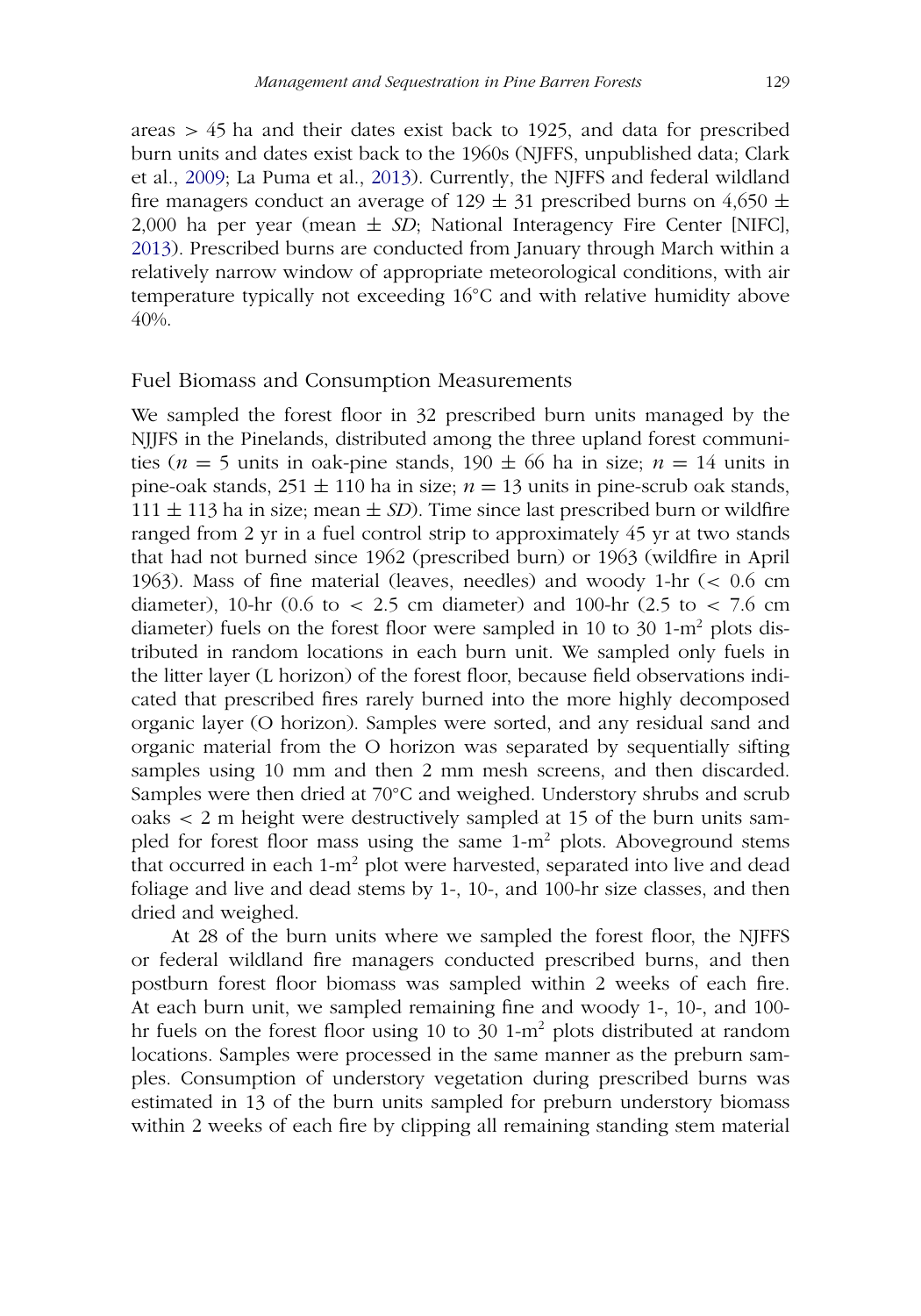in the same  $1-m^2$  plots sampled for postburn forest floor material, sorting them by size class, and then drying and weighing stems.

Subsamples of oak foliage, pine needles and wood on the forest floor and shrub and understory oak stems were analyzed for C content using a C*/*N analyzer (Leco Carbon*/*Nitrogen Determinator 200-288, Leco, Inc., St. Joseph, MI, USA) and mass loss on ignition at 550◦C. Biomass data were then converted to C content by multiplying by the appropriate conversion factor.

## Biometric Measurements and Net  $CO<sub>2</sub>$  Exchange

We used repeated biometric measurements prefire and postfire and eddy covariance to measure  $NEE_c$  to quantify stand C dynamics over a 10-yr period at an intensively-studied 143 ha pitch pine-scrub oak stand in Greenwood Wildlife Management Area in the Pinelands (Skowronski et al., [2007;](#page-21-6) Clark, Skowronski, & Hom, [2010a;](#page-18-10) Clark et al., [2012\)](#page-18-8). We measured biometric variables for  $4 \text{ yr}$  (2004–2007) and NEE<sub>c</sub> for  $3 \text{ yr}$  (2005–2007) to establish preburn baseline data, and then the NJFFS conducted prescribed burns at the stand on March 22, 2008 and March 15, 2013. Tree biomass, litterfall, and shrub biomass were measured from 2004 to 2013 in or near five circular,  $201 \text{ m}^2$  forest census plots located at random distances and directions within a 150 m radius of an eddy covariance tower, described below. Annual measurements of tree diameter at breast height (dbh; 1.37 m) and tree height were conducted for all stems  $\geq 5.0$  cm dbh in each plot, and tree and foliar biomass were estimated from published allometric relationships (Whittaker & Woodwell [1968,](#page-21-10) Skowronski et al., [2007,](#page-21-6) Clark et al., [2013\)](#page-18-3). Fine litterfall was collected approximately monthly when present from two  $0.42 \text{ m}^2$  wire mesh traps adjacent to each tree census plot  $(n = 10$  traps in total). Litterfall was separated into leaves, needles, stems, and reproductive material of trees and shrubs and of sedges and herbs, and then dried at 70◦C and weighed. Foliage and aboveground stem biomass of understory shrubs and scrub oaks  $(< 2$  m tall) were estimated by harvesting 10 to 20 clip plots  $(1.0 \text{ m}^2)$  in the vicinity of the tree census plots every year during the time of peak biomass in mid-summer (July or August), immediately prefire and postfire in 2008 and 2013, and in early June of 2008 and 2013. Understory vegetation samples were separated into leaves, stems, and reproductive material, and then dried at 70◦C and weighed. Specific leaf area (SLA; m2 g dry weight−1) for each major species was measured with a leaf area meter (LI-3000a, Li-Cor Inc., Lincoln, NE, USA) and a conveyer belt (LI-3050c, Li-Cor Inc.) using fresh leaf, needle, or litter samples, which were then dried at 70◦ C and weighed. Maximum annual canopy leaf area index (LAI,  $m^2$  m<sup>-2</sup> ground area) was estimated for each species by multiplying litterfall mass by the appropriate SLA value and then summing results for all species. Projected leaf area of pine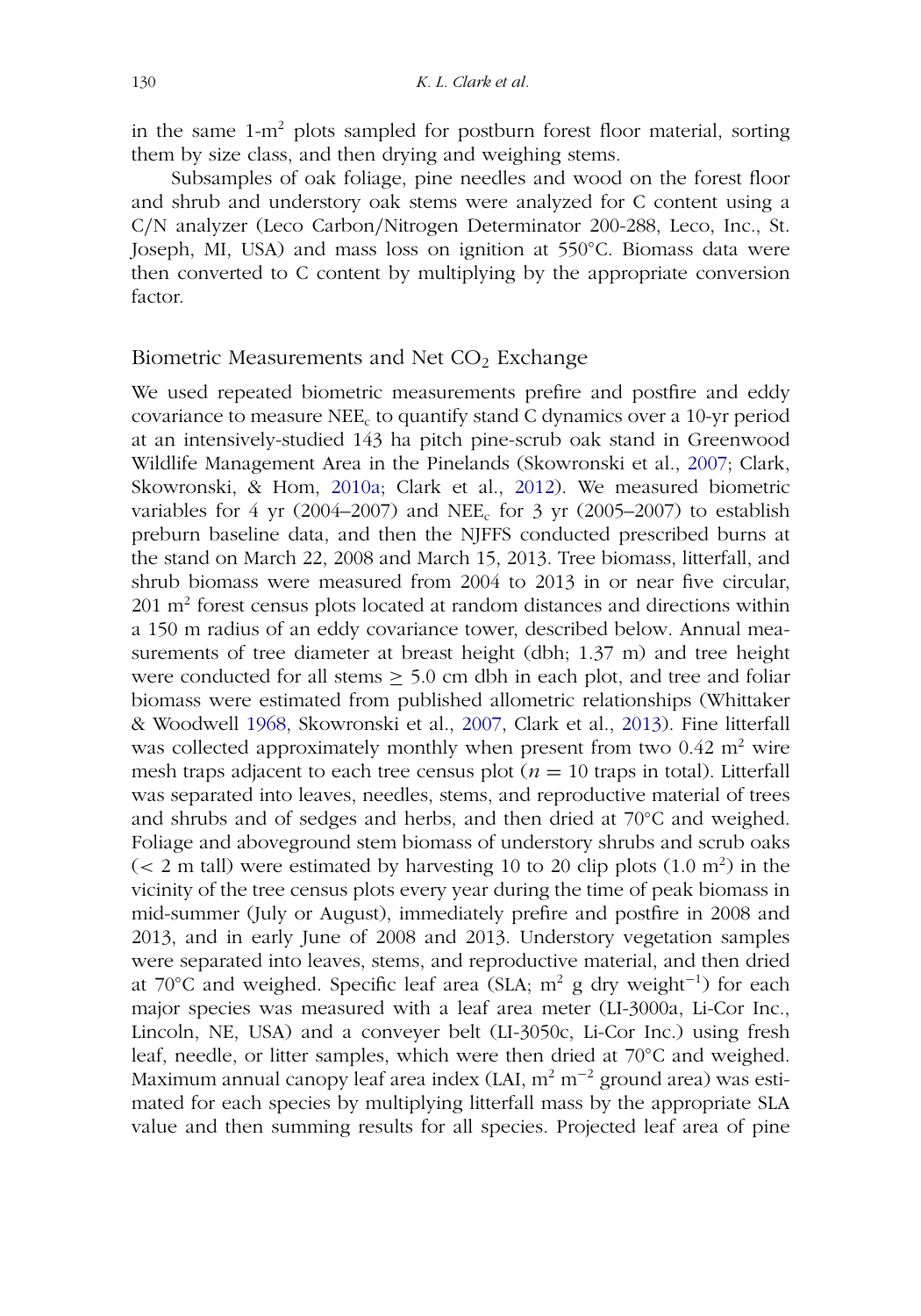needle fascicles was multiplied by  $\pi$  to calculate an all-sided LAI (Gholz, Linder, & McMurtrie, [1994\)](#page-19-11). Understory LAI was estimated by multiplying foliage mass from clip plots by the corresponding SLA values.

Eddy covariance and meteorological measurements were made from a single 15.5 m tower located approximately 200 m east of the Cedar Bridge fire tower in the 143 ha intensively studied pine-scrub oak stand. Additional understory meteorological measurements were made from a 3 m tower located within 25 m of the above-canopy tower. Meteorological and eddy covariance measurements were made on a near-continuous basis from early 2005 until present. Details of the eddy covariance and meteorological instrumentation, sample processing, and gap filling procedures appear in Clark, Skowronski, and Hom [\(2010a\)](#page-18-10) and Clark et al. [\(2012\)](#page-18-8). All eddy covariance and meteorological data are available on the Ameriflux website (US-Ced; [http://ameriflux.lbl.gov\).](http://ameriflux.lbl.gov)

#### Accumulation of Fuels Following Prescribed Fires

Two sources of data were used to estimate accumulation rates of the litter layer and understory vegetation following prescribed burns: (a) the chronosequence based on time since last fire of the 32 (15 for understory vegetation) prescribed burn units sampled for preburn and postburn fuel characteristics described above, and (b) forest floor and understory biomass samples collected at the intensively studied pine-scrub oak stand described above and at a second flux tower site located in a pine-oak stand on the Department of Defense McGuire-Dix-Lakehurst Base that was burned in 2000 and 2006 (US-Dix; described in Clark, Skowronski, & Hom, [2010a;](#page-18-10) Clark et al., [2012\)](#page-18-8). Time since last fire along the chronosequence ranged from 2 to 45 yr, the latter in a pine-scrub oak stand that had not burned since a large wildfire in 1963. Maximum time since last fire at the intensively studied pinescrub oak stand was 14 yr. Data from both sources were pooled to calculate equations to predict accumulation of the forest floor or understory vegetation as a function of time since last fire.

#### Forest Carbon Dynamics During Prescribed Fire Intervals

We integrated initial forest floor and understory vegetation biomass measurements, consumption data during prescribed burns, information on preburn and postburn NEEc, and accumulation data for the forest floor and understory vegetation following burns to calculate average rates of net C accumulation spanning prescribed fires and over the 5- to 8-yr fire-free intervals in representative burn units in upland forest stands. We used these analyses to evaluate whether typical rotation intervals employed by the NJFFS in management units resulted in a net gain or loss of C.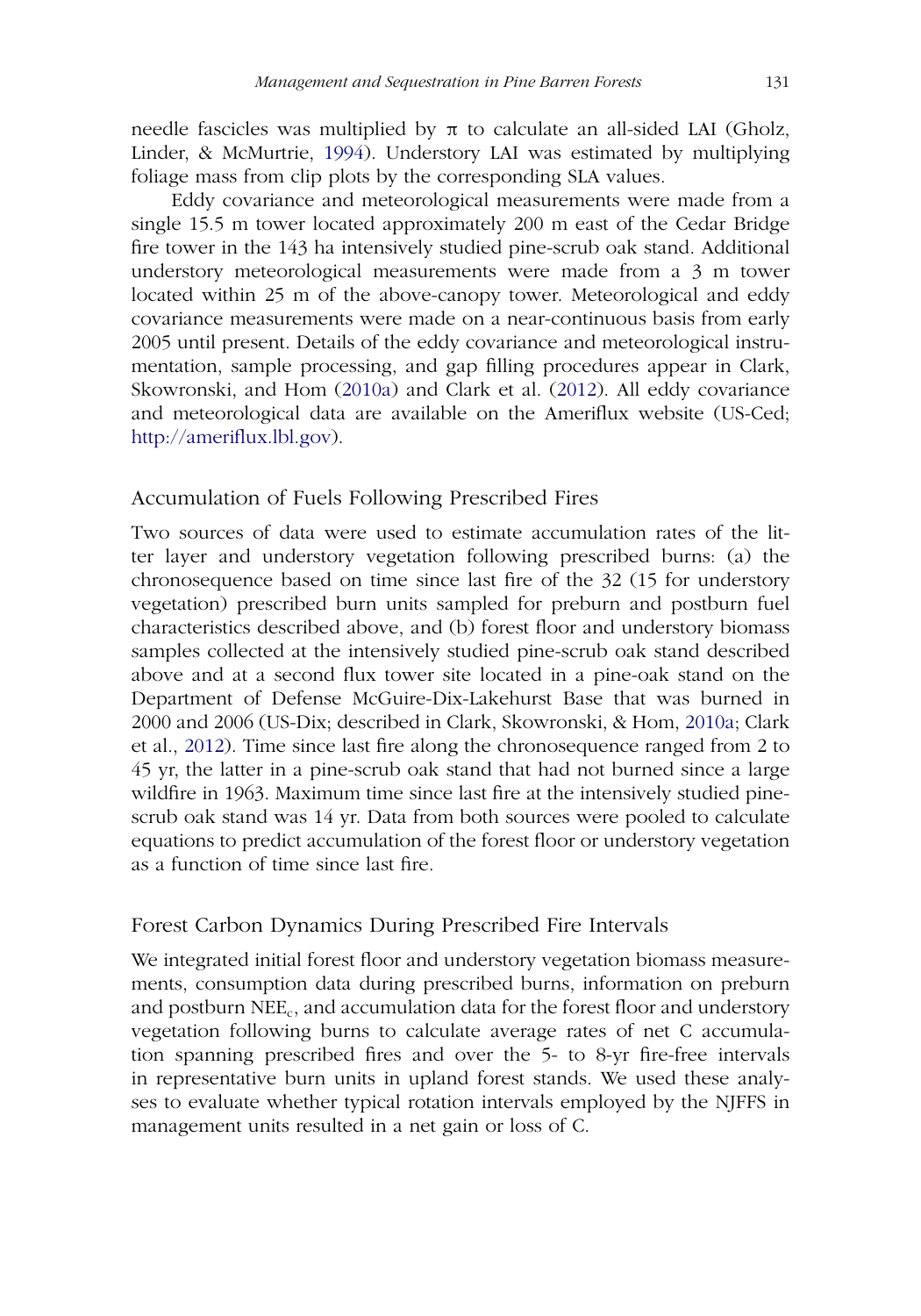## Statistical Analyses

ANOVAs were used to compare biomass and consumption of forest floor and understory vegetation among the three upland forest communities (SYSTAT 12, SYSTAT Software, Inc., San Jose, CA, USA). Tukey's honestly significant differences (HSD) were used to test contrasts when ANOVA analyses detected significant differences among forest communities. Parameters and statistics for linear relationships between initial forest floor mass and consumption or between initial understory biomass and remaining stem mass following prescribed fires were calculated using SigmaPlot 10 curve fitting software (SYSTAT, Inc.). Linear and nonlinear functions to estimate accumulation of the forest floor or understory vegetation as a function of time since last fire were also calculated using SigmaPlot curve fitting software.

#### RESULTS

## Forest Floor and Understory Fuels

Initial fine litter and wood (1-hr and 10-hr size classes) on the forest floor averaged 1,264  $\pm$  334 g m<sup>-2</sup> for the 32 prescribed burn units in the three upland forest communities sampled (mean  $\pm SD$  is used throughout; [Figure 1\)](#page-8-0). Forest floor biomass increased with time since last fire, with values ranging from 530  $\pm$  210 g m<sup>-2</sup> in a fuel break that was burned at 2- to 3-yr intervals to 2,338  $\pm$  600 g m<sup>-2</sup> in a pine-scrub oak stand that had not burned since a large wildfire in 1963. Fine litter was greater in pine-scrub oak stands than in oak-dominated stands (ANOVA,  $F_{2,29} = 7.0$ ,  $p < .01$ ; HSD  $p$  < .05), but woody 1 + 10-hr fuels were similar among forest communities  $(F_{2,29} = 2.7, p > .09)$ . Fine litter and woody 1 + 10-hr fuels together were also significantly different among forest types (ANOVA,  $F_{2,29} = 8.3$ ,  $p \lt 0.01$ , with pine-scrub oak stands having greater forest floor biomass than oak-pine and pine-oak stands (HSD  $p < .05$ ; [Figure 1\)](#page-8-0). Live shrub and scrub oak biomass was  $474 \pm 264$  g m<sup>-2</sup>, and dead shrub and oak stem biomass averaged  $130 \pm 212$  g m<sup>-2</sup> in the 15 prescribed burn units sampled for understory vegetation. Live  $+$  dead stems of shrubs and scrub oaks also increased with time since last fire; maximum live  $+$  dead stem biomass averaged 1,174  $\pm$  398 g m<sup>-2</sup> in a pine-scrub oak stand that had not burned since 1962. Live + dead stem biomass of shrubs and scrub oaks was greater in pine-oak and pine-scrub oak stands than in oak-pine stands  $(F_{2,12} = 4.19)$ ,  $p < .05$ ).

Postburn litter and  $1 + 10$ -hr wood on the forest floor averaged 680  $\pm$ 256 g m<sup>-2</sup>, and estimated consumption of forest floor biomass was 578  $\pm$  $274 \text{ g m}^{-2}$  at the 28 burn units sampled prefire and postfire [\(Table 1\)](#page-9-0). Consumption of fine litter represented  $50.0 \pm 14.9\%$  of preburn values, while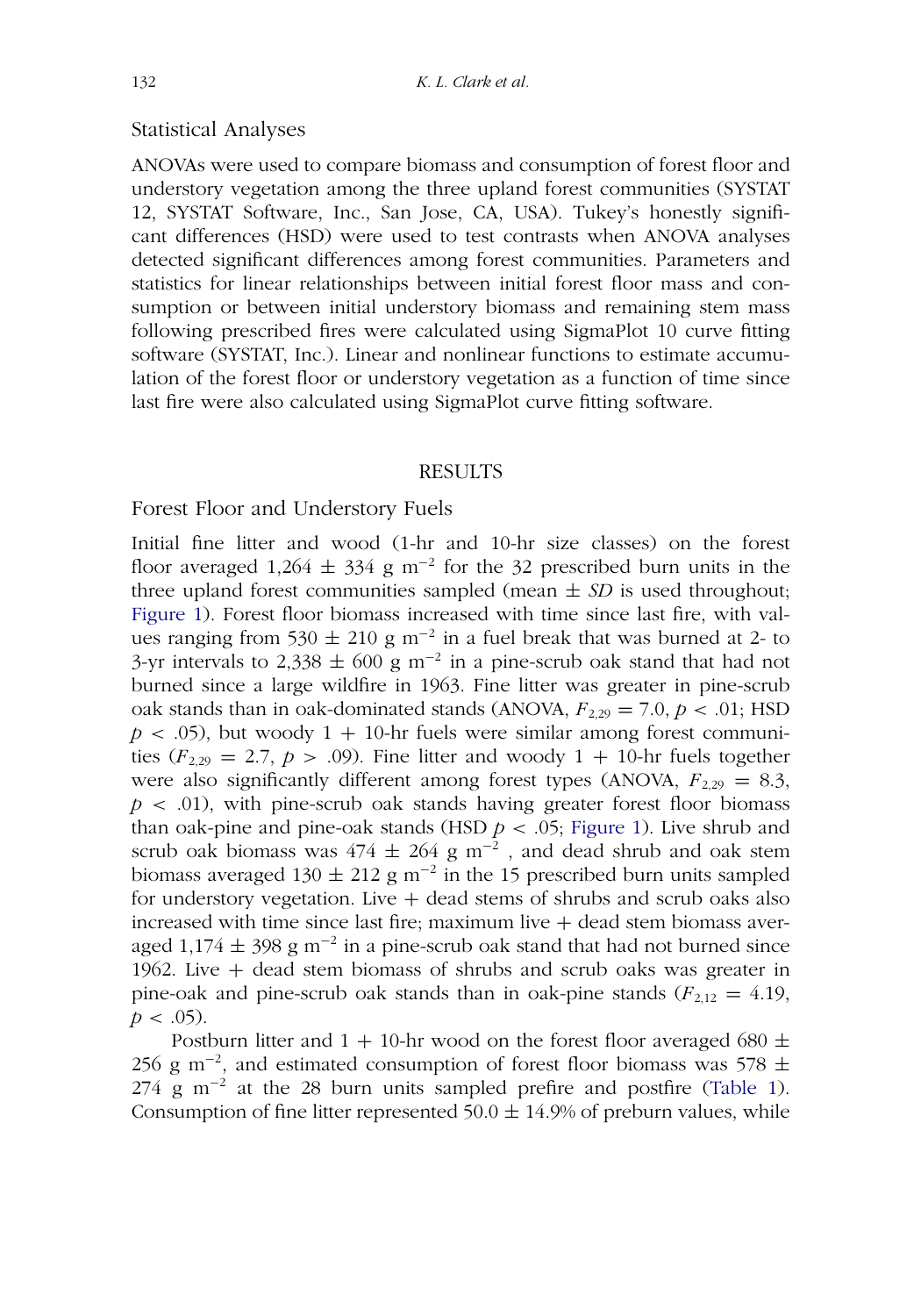<span id="page-8-0"></span>

**FIGURE 1** Mass of fine and 1-hr and 10-hr woody fuels on the forest floor in 32 upland forest prescribed burn units in the New Jersey Pinelands. Data are mean g m−<sup>2</sup> ± *SD* of mean values calculated from 10 to 30  $1-m^2$  plots located at random points throughout each burn unit. Forest communities with different letters are significantly different at  $p < .05$  for fine litter, 1 + 10-hr woody fuels, and fine litter and woody fuels combined. Updated data from Clark et al. [\(2010b\)](#page-18-2).

mean consumption of  $1 + 10$ -hr wood was only  $24.5 \pm 39.6$ %. Actual consumption of  $1 + 10$ -hr fuels on the forest floor was likely greater, because some shrub and oak stems likely fell to the forest floor during and immediately following prescribed burn treatments. Greater consumption of fine litter occurred in pitch pine-scrub oak stands compared to oak-pine stands [\(Table 1;](#page-9-0)  $F_{2,25} = 4.03$ ,  $p < .05$ ), but consumption of  $1 + 10$ -hr wood was similar among stands. For the 13 prescribed fires where consumption of understory vegetation was estimated, total preburn biomass of live  $+$  dead shrubs and scrub oaks averaged 606  $\pm$  363 g m<sup>-2</sup> and postburn mass was  $273 \pm 185$  g m<sup>-2</sup> [\(Table 1\)](#page-9-0).

Consumption of litter and woody fuels had significant linear relationships with initial fuel loading, which explained 70% of the variability in fine litter consumption and 76% of the variability in  $1 + 10$ -hr wood consumption on the forest floor [\(Table 2\)](#page-9-1). Consumption of live  $+$  dead stems of shrubs and scrub oaks also had a significant linear relationship with initial stem mass, explaining 73% of the variability in stem consumption (most shrubs and understory oaks are deciduous, thus leaf mass was very low during prescribed burns; [Table 2\)](#page-9-1).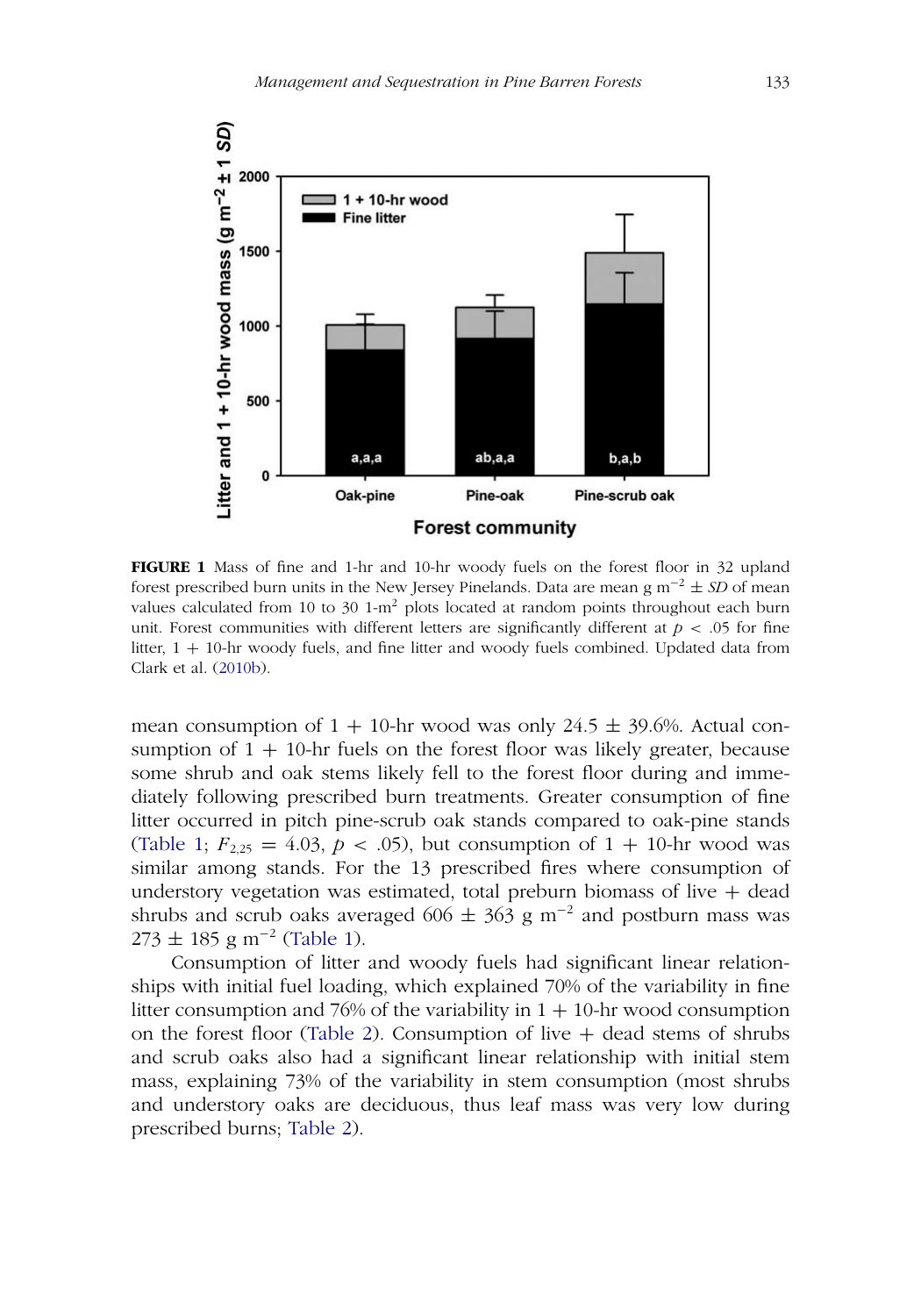<span id="page-9-0"></span>

| Fuel, forest type     | $\boldsymbol{n}$ | Size<br>(ha)  | Preburn<br>$(g m^{-2})$     | Postburn<br>$(g m^{-2})$ | Consumption<br>$(g m^{-2})$ | % Consumed    |
|-----------------------|------------------|---------------|-----------------------------|--------------------------|-----------------------------|---------------|
|                       |                  |               |                             |                          |                             |               |
| Fine litter           |                  |               |                             |                          |                             |               |
| Oak-pine              | 3                | $168 \pm 61$  | $781 \pm 184^{\circ}$       | $438 \pm 113$            | $343 \pm 138^{\circ}$       | $43 \pm 14\%$ |
| Pine-oak              | 14               | $270 \pm 113$ | $936 \pm 204^{ab}$          | $492 \pm 106$            | $443 \pm 184^{ab}$          | $46 \pm 13\%$ |
| Pine-scrub oak        | 11               | $94 \pm 61$   | $1107 \pm 226$ <sup>b</sup> | $470 \pm 175$            | $637 \pm 156$ <sup>b</sup>  | $58 \pm 13\%$ |
| $1 + 10$ -hr wood     |                  |               |                             |                          |                             |               |
| Oak-pine              | 3                | $168 \pm 61$  | $209 \pm 30$                | $138 \pm 21$             | $71 \pm 50$                 | $32 \pm 19\%$ |
| Pine-oak              | 14               | $270 \pm 113$ | $218 \pm 104$               | $134 \pm 47$             | $84 \pm 89$                 | $31 \pm 27\%$ |
| Pine-scrub oak 11     |                  | $94 \pm 61$   | $247 \pm 116$               | $165 \pm 68$             | $79 \pm 153$                | $16 \pm 57\%$ |
| Understory vegetation |                  |               |                             |                          |                             |               |
| Oak-pine              | 2                | 150           | 169                         | 120                      | 49                          | 29%           |
| Pine-oak              | 4                | $180 \pm 103$ | $478 \pm 167$               | $186 \pm 79$             | $371 \pm 64$                | $67 \pm 12\%$ |
| Pine-scrub oak        | 7                | $95 \pm 66$   | $804 \pm 360$               | $355 \pm 203$            | $449 \pm 291$               | $54 \pm 24\%$ |

**TABLE 1** Prefire and Postprescribed Fire Forest Floor Mass and Understory Biomass, Estimated Consumption by Fuel Type, and Percent Consumption in the Three Major Upland Forest Communities in the New Jersey Pinelands

*Note.*  $n =$  number of prescribed burn units sampled and size is mean size of prescribed burn units sampled in each forest community. Values are mean g m<sup>-2</sup>  $\pm$  1 *SD*, and different superscripts indicate significant differences at  $p < .05$ .

**TABLE 2** Statistics for the Consumption of Litter and Wood on the Forest Floor, and Shrub and Scrub Oaks in the Understory During Prescribed Burns as a Function of Initial Mass for the Three Major Upland Forest Communities Combined in the Pinelands of New Jersey

<span id="page-9-1"></span>

| Fuel type          | $\boldsymbol{n}$ | $\alpha \pm 1$ SE | $\beta \pm 1$ SE | r <sup>2</sup> |      |             |
|--------------------|------------------|-------------------|------------------|----------------|------|-------------|
| Fine litter        |                  | $.737 \pm 0.091$  | $216.3 \pm 91.6$ | .70            | 66.2 | $\leq .001$ |
| $1 + 10$ -hr wood  |                  | $.925 \pm 0.100$  | $128.4 \pm 24.5$ | .76            | 85.5 | $\leq .001$ |
| Shrubs and $oaks1$ |                  | $.635 \pm 0.114$  | $84.0 \pm 164.4$ | .73            | 31.4 | $\leq .001$ |

*Note*. Data were fit to the equation consumption =  $\alpha$  <sup>∗</sup> initial mass −  $\beta$ , and values are g m<sup>-2</sup>. <sup>1</sup>Includes live and dead stems of 1 + 10-hr size classes.

## Biometric Measurements and Net  $CO<sub>2</sub>$  Exchange

At the intensively studied pine-scrub oak stand, some crown scorch occurred during the prescribed burn conducted on March 22, 2008, and active, green leaf area immediately following the fire was estimated at only  $1.2 \pm 0.6$  m<sup>2</sup> m<sup>-2</sup>. Resprouting of foliage from regenerating shrubs and understory oaks starting in early May resulted in the progressive recovery of understory LAI. By the peak of the growing season in 2008, understory LAI reached  $1.3 \pm 0.3$  m<sup>2</sup> m<sup>-2</sup>, representing > 95% of preburn levels. Expansion of pine needles lagged behind the understory, because the current year cohort of needles had not fully expanded until approximately July 1 (K. Clark, personal observation). Overstory pine LAI then averaged  $3.6 \pm 0.6$  m<sup>2</sup> m<sup>-2</sup> at the peak of the growing season, representing 71% of preburn maximum LAI. Total LAI had reached 5.0  $\pm$  0.5 m<sup>2</sup> m<sup>-2</sup> by August 2008, which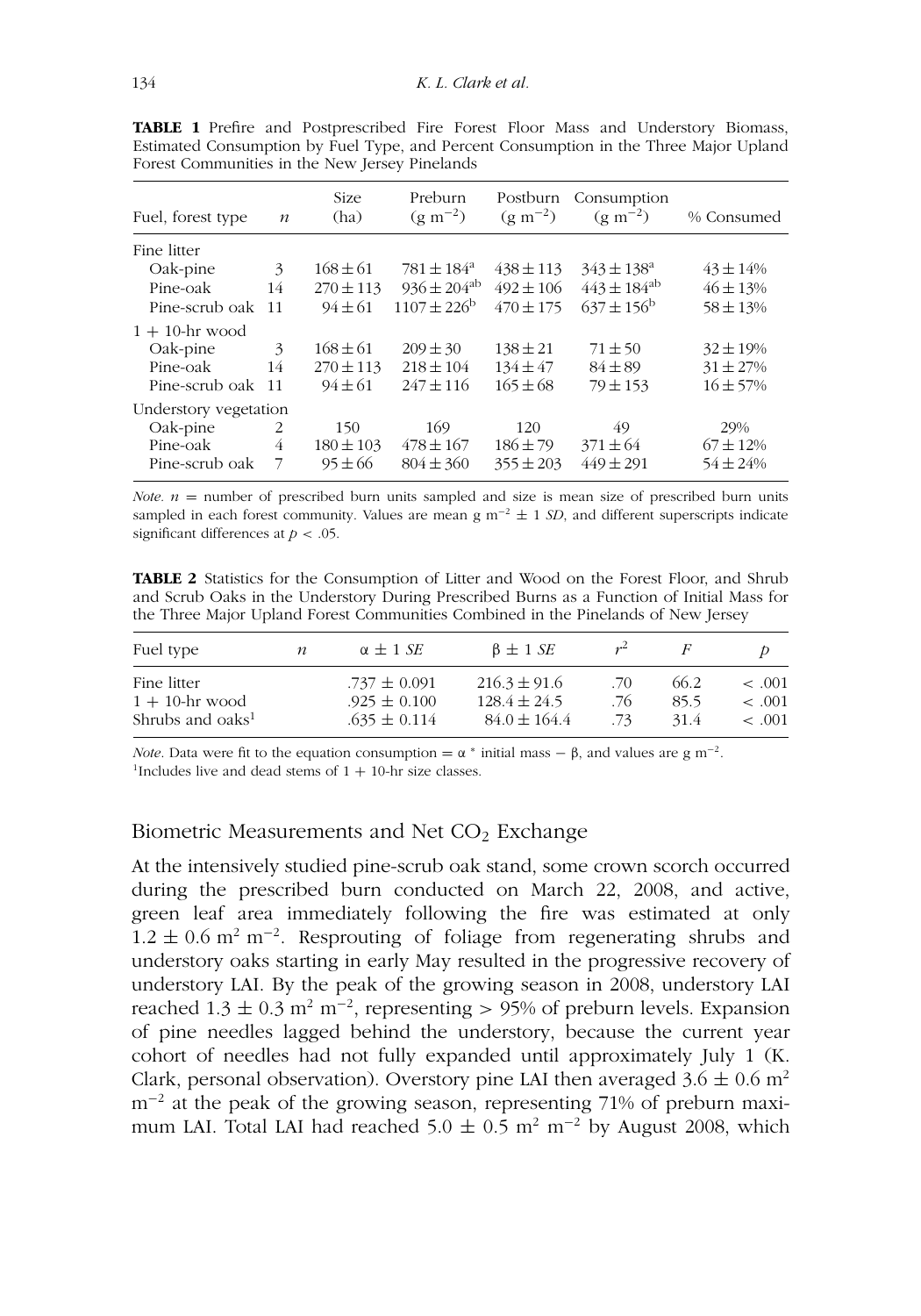was approximately 79% of LAI during the growing season of previous years before the burn. During the prescribed burn conducted on March 15, 2013 in the same location, average flame lengths were shorter and little crown scorch occurred, thus overstory LAI was nearly unaffected. Understory LAI had reached  $1.6 \pm 0.5$  m<sup>2</sup> m<sup>-2</sup> by the peak of the growing season in 2013, and total leaf area was similar to preburn levels.

Following the prescribed burn in 2008 at the intensively studied pinescrub oak stand, NEE<sub>c</sub> at full sunlight conditions during midday (>1,500) μmol photosynthetically active photon flux density [PPFD]  $m^{-2}$  s<sup>-1</sup>) from April to mid-May averaged  $-3.8 \pm 2.2$  µmol CO<sub>2</sub> m<sup>-2</sup> s<sup>-1</sup>, representing 59% of preburn levels. However, levels averaged only  $-5.7 \pm 1.6$  µmol CO<sub>2</sub> m<sup>-2</sup> s<sup>-1</sup>, 44% of preburn levels following bud break of deciduous species [\(Figure 2\)](#page-11-0). With the expansion of new pine foliage starting in early June, NEE<sub>c</sub> gradually increased and averaged  $-10.4 \pm 2.7$  µmol CO<sub>2</sub> m<sup>-2</sup> s<sup>-1</sup> at full sunlight conditions during the June 15th–August 31st period, approximately 70% of preburn levels during the same period [\(Figure 2\)](#page-11-0). Annual NEEc at the pine-scrub oak stand during 2008 was only  $+48$  g C m<sup>-2</sup> yr<sup>-1</sup>. When consumption of the forest floor and understory during the prescribed burn was included ( $-442$  g C m<sup>-2</sup>), net C accumulation for 2008 was  $-396$  g C m<sup>-2</sup> yr−<sup>1</sup> [\(Figure 3\)](#page-12-0). Daytime NEEc during the second growing season in 2009 had recovered to rates characterizing preburn levels, and annual NEEc was similar to preburn conditions (+169 vs. +183 g C m<sup>-2</sup> yr<sup>-1</sup> estimated for 2005 and 2006; [Figure 3\)](#page-12-0). Following the less intense prescribed fire in 2013, NEEc at full sunlight conditions averaged  $-7.8 \pm 2.0$  µmol CO<sub>2</sub> m<sup>-2</sup> s<sup>-1</sup> immediately after the burn, representing 89% of preburn NEE<sub>c</sub>, and  $-9.9 \pm 4.5$  µmol CO<sub>2</sub>  $m^{-2}$  s<sup>-1</sup> from mid-May to mid-June, 74% of preburn values during previous years at the same time period. Half-hourly NEE<sub>c</sub> then averaged  $-16.0 \pm 3.8$ 5 μmol CO<sub>2</sub> m<sup>-2</sup> s<sup>-1</sup> during full sunlight condition from mid-June to the end of August, representing 99% of preburn values during previous years at the same time period [\(Figure 2\)](#page-11-0). Annual NEE<sub>c</sub> in 2013 was +94 g C m<sup>-2</sup> yr<sup>-1</sup>, but consumption of the forest floor and understory was greater than in 2008 (-611 g C m<sup>-2</sup>). Thus, net C accumulation for 2013 totaled -517 g C m<sup>-2</sup> [\(Figure 3\)](#page-12-0).

## Accumulation of Fuels Following Prescribed Fires

Accumulation of fine litter on the forest floor estimated as a function of time since last prescribed fire was a linear function of time during the first 14 yr [\(Figure 4a,](#page-13-0) [Table 3\)](#page-14-0), and averaged 73  $\pm$  18 g m<sup>-2</sup> yr<sup>-1</sup>. When a 45-yr time frame was considered (the time since last fire of the "oldest" stands we sampled), fuel accumulation on the forest floor was best approximated as a power function of time since last fire [\(Table 3\)](#page-14-0). Litter and  $1 + 10$ -hr wood on the forest floor was predicted by the equations [\(Table 3\)](#page-14-0) to be 1,938  $\pm$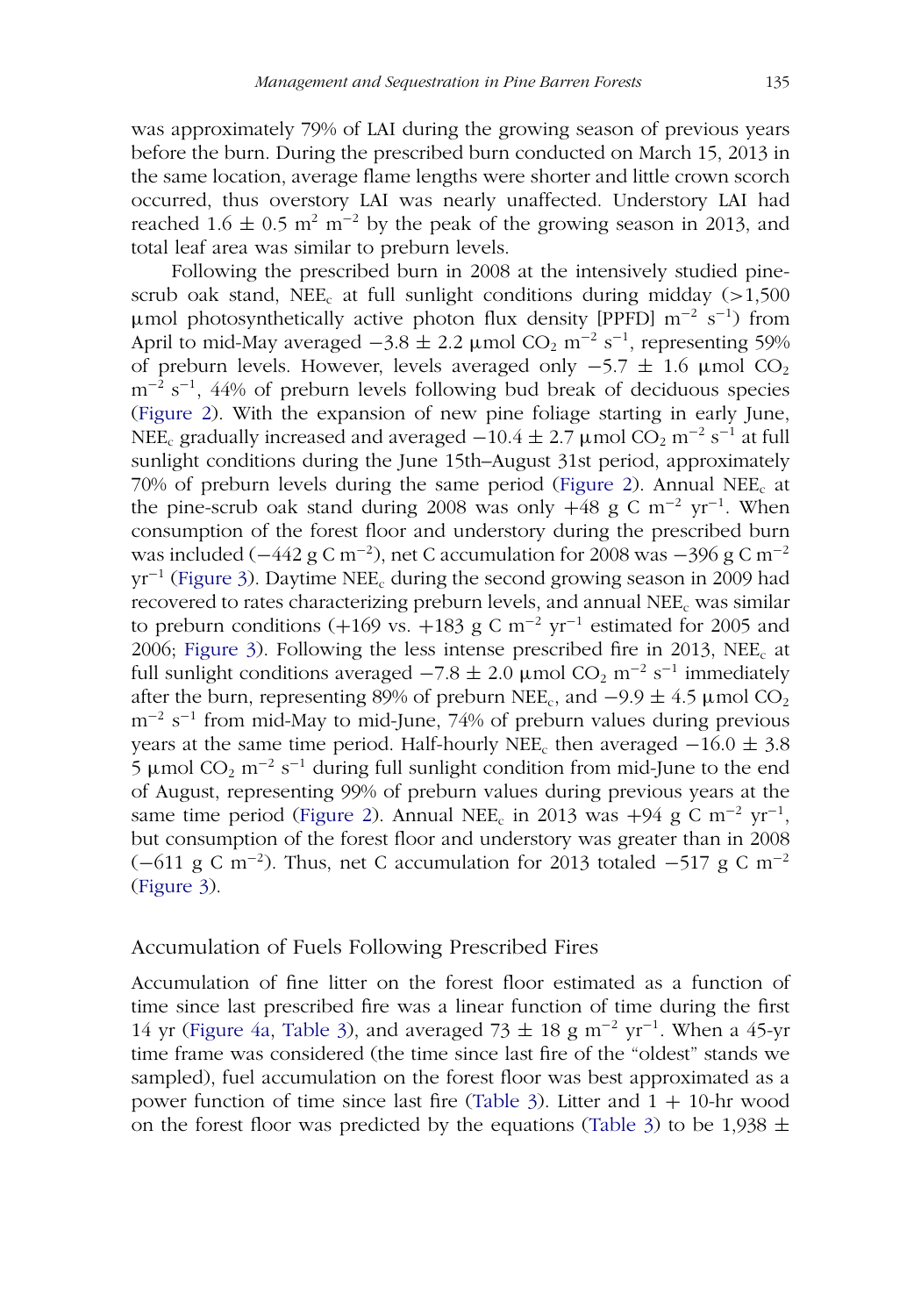<span id="page-11-0"></span>

**FIGURE 2** Daytime net CO<sub>2</sub> exchange (NEE<sub>c</sub>, µmol CO<sub>2</sub> m<sup>-2</sup> s<sup>-1</sup>) as a function of photosynthetically active photon flux density (PPFD,  $\mu$ mol m<sup>-2</sup> s<sup>-1</sup>) for three time periods within the year prior to and the year following prescribed fires conducted at the intensively studied pitch pine-scrub oak stand in Greenwood Wildlife Management Area in the New Jersey Pinelands. Prescribed burns were conducted on March 22, 2008 and March 15, 2013.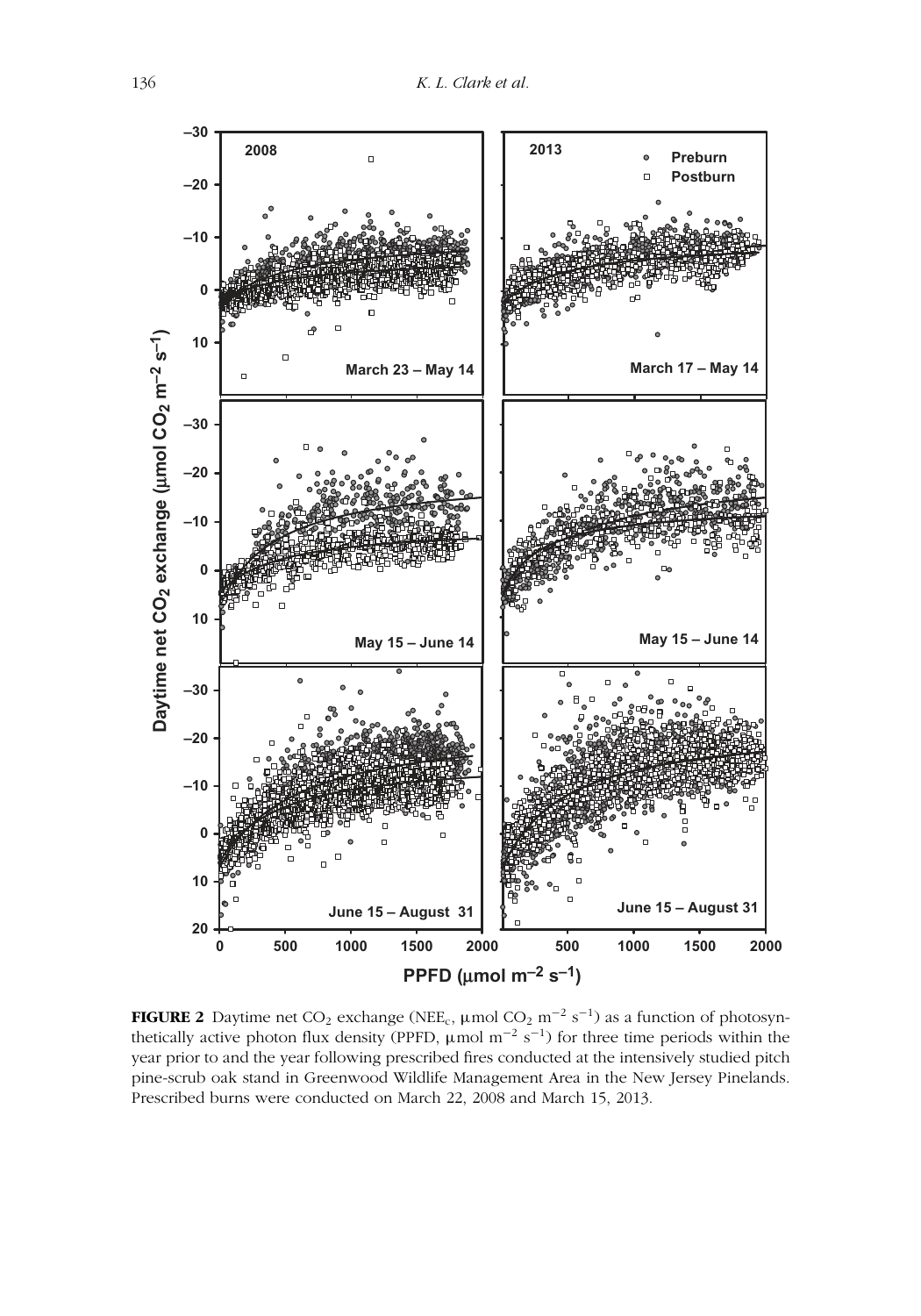<span id="page-12-0"></span>

**FIGURE 3** Weekly (a) and cumulative (b) net  $CO_2$  exchange (NEE<sub>c</sub>, g C m<sup>-2</sup>) over a 9-yr period at the intensively studied pitch pine-scrub oak stand in Greenwood Wildlife Management Area in the New Jersey Pinelands. Prescribed burns were conducted on March 22, 2008 and March 15, 2013. Consumption of the forest floor and understory vegetation estimated from preburn and postburn biometric measurements is indicated by the arrows.

690 g m−<sup>2</sup> at 45 yr. In the first 14 yr following prescribed burns, live stem accumulation was also best expressed as a linear function of time since last fire [\(Figure 4b,](#page-13-0) [Table 3\)](#page-14-0), with an average accumulation rate of  $33 \pm 3$  g  $m^{-2}$  yr<sup>-1</sup>. In contrast, near-maximum amounts of foliage in the understory were achieved within 1 or 2 yr following prescribed burns, and afterward they remained at approximately 100 g m−2. Over the 45-yr chronosequence,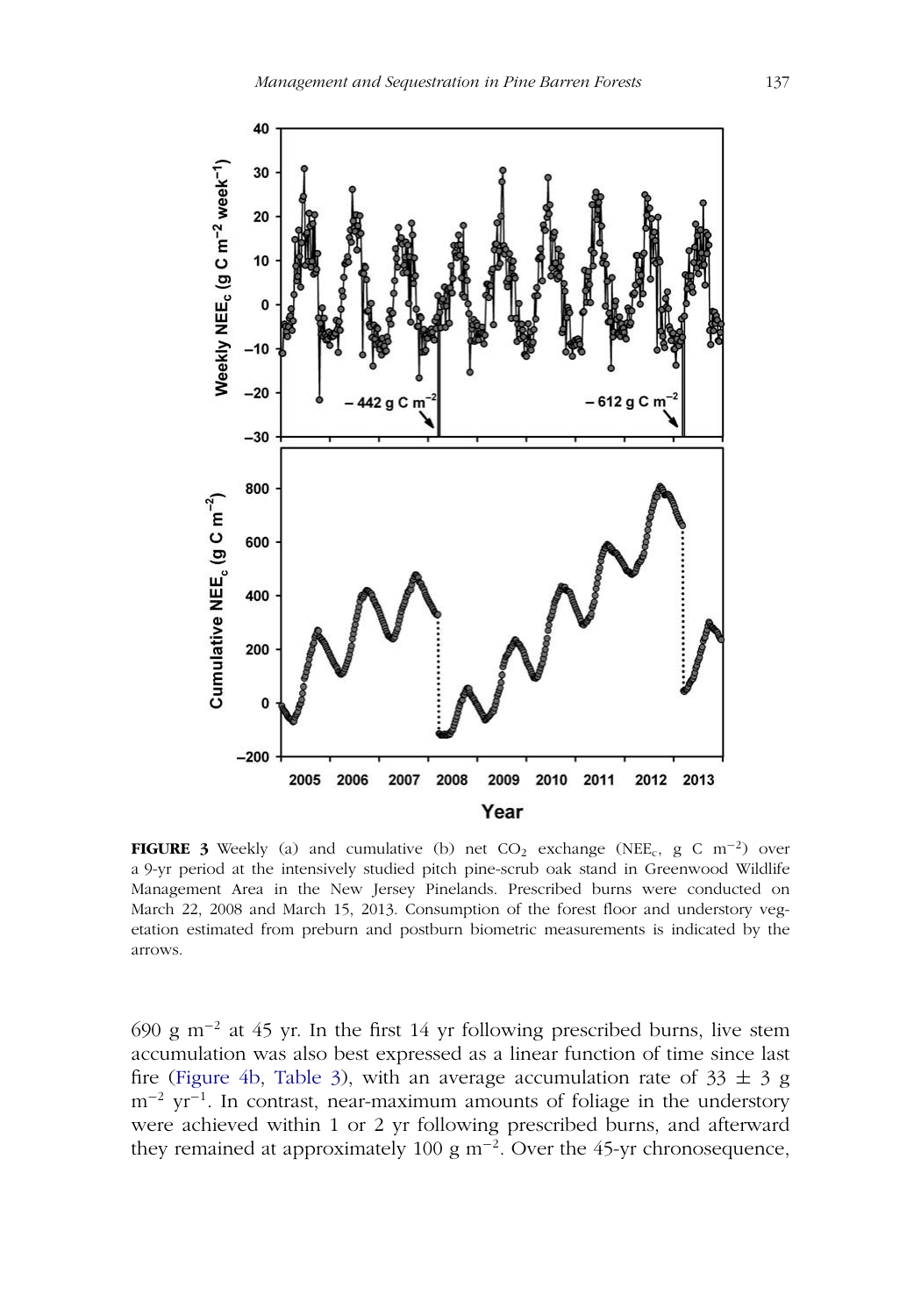<span id="page-13-0"></span>

**FIGURE 4** Fine litter and woody  $1 + 10$ -hr fuels on the forest floor (a). Shrub foliage and live stem biomass as a function of time since last fire for the 0- to 14-yr time period (b). Slopes of the lines and statistics are presented in [Table 3.](#page-14-0)

accumulation of live stems of shrubs and understory oaks also was best expressed as a power function of time since last fire, with a predicted live stem biomass of 720  $\pm$  332 g m<sup>-2</sup> at 45 yr. When live + dead stems were considered together, accumulation over the 45-yr chronosequence was best expressed as a linear function of time since last fire [\(Table 3\)](#page-14-0), with an average accumulation rate of  $23 \pm 2$  g m<sup>-2</sup> yr<sup>-1</sup>.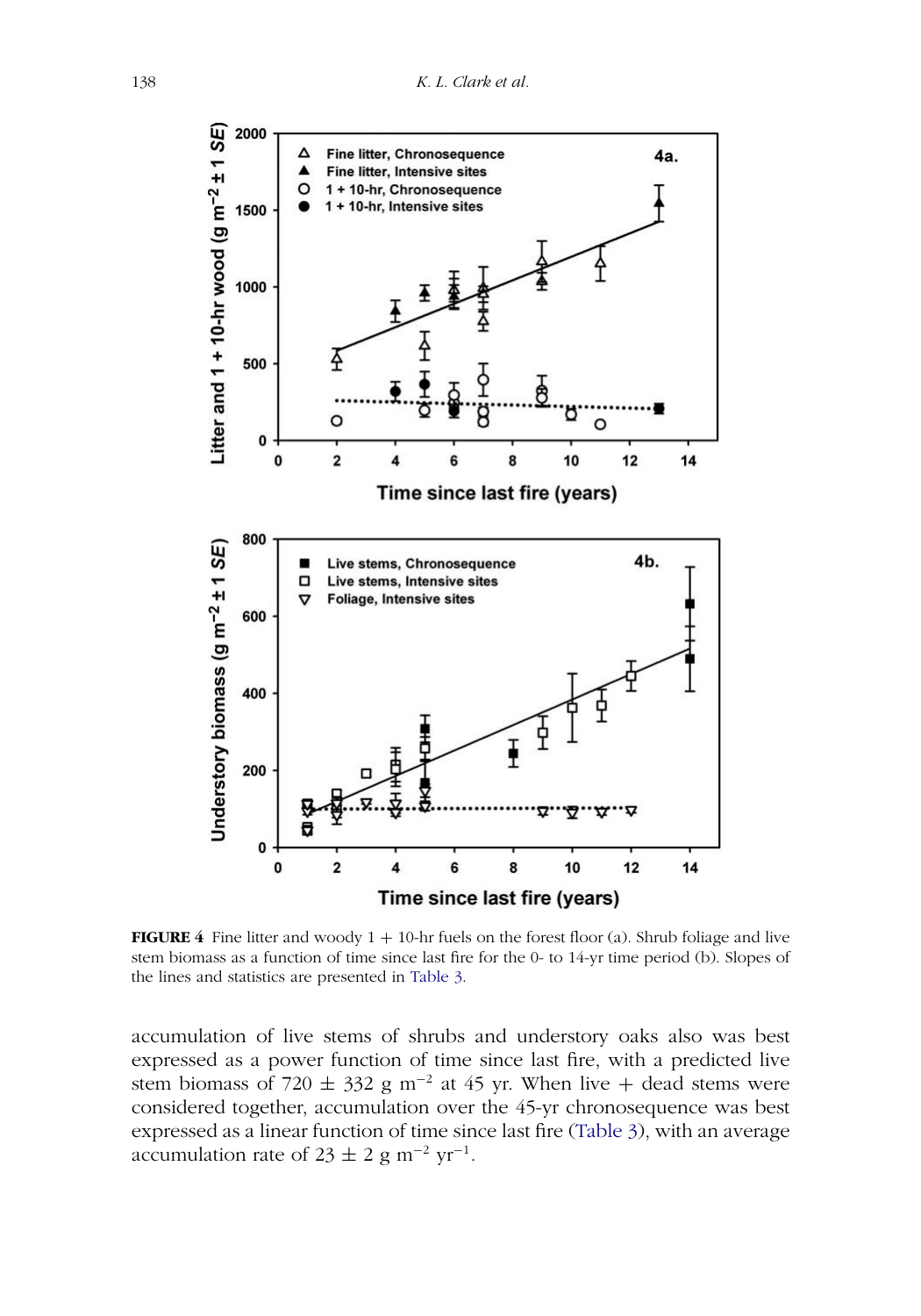<span id="page-14-0"></span>

| Fuel type                                       | Equation | $\alpha \pm 1$ SE | $\beta \pm 1$ SE  | $r^2$ | F     | Þ           |
|-------------------------------------------------|----------|-------------------|-------------------|-------|-------|-------------|
| Forest floor, 0 to 14 yr (Figure $4a$ )         |          |                   |                   |       |       |             |
| Fine litter                                     | Linear   | $76.4 \pm 11.5$   | $431.8 \pm 85.8$  | .77   | 44.0  | < 0.01      |
| $1 + 10$ -hr wood                               | Linear   | $-4.8 \pm 8.7$    | $269.2 \pm 66.8$  | .00   | 0.3   | <b>NS</b>   |
| Forest floor, $0$ to $45$ yr                    |          |                   |                   |       |       |             |
| Fine litter                                     | Power    | $666.5 \pm 81.0$  | $0.182 \pm 0.046$ | .46   | 16.9  | < .01       |
| $1 + 10$ -hr wood                               | Power    | $134.0 \pm 70.8$  | $0.291 \pm 0.179$ | .07   | 2.5   | NS.         |
| Understory vegetation, $0$ to 14 yr (Figure 4b) |          |                   |                   |       |       |             |
| Foliage                                         | Linear   | $0.3 \pm 1.8$     | $99.2 \pm 11.1$   | .00   | 0.0   | <b>NS</b>   |
| Live shrub stems                                | Linear   | $33.0 \pm 2.8$    | $53.7 \pm 21.1$   | .89   | 135.9 | $\leq .001$ |
| Understory vegetation, $0$ to 45 yr             |          |                   |                   |       |       |             |
| Live shrub stems                                | Power    | $113.2 \pm 20.0$  | $0.49 \pm 0.06$   | .82   | 78.2  | $\leq .001$ |
| Live $+$ dead stems                             | Linear   | $23.1 \pm 1.6$    | $199.3 \pm 32.5$  | .93   | 198.5 | $\leq .001$ |
|                                                 |          |                   |                   |       |       |             |

**TABLE 3** Summary of Equations Calculated for the Relationships Between Fuel Loading and Years Since Last Fire for 1- and 10-hr Fuels on the Forest Floor, and Foliage and Woody Stems in the Understory

*Note*. Data from the 45-yr chronosequence and the intensively studied tower sites were combined for these analyses. Data were fit to linear equations mass  $= \alpha * \text{ years} + \beta$ , or power equations mass or live stem biomass =  $\alpha$  \* (years  $\hat{\beta}$ ).

## Forest Carbon Dynamics During Prescribed Fire Intervals

At prescribed fire intervals of 5 to 8 yr (typical values for many of the prescribed burn units managed by NJFFS in the Pinelands), we estimated that net C accumulation by upland forest stands averaged 300 to 840 g C m−<sup>2</sup> when consumption losses during prescribed burns and accumulation during fire-free periods following burns were considered together. This estimate assumes mean consumption losses of 470  $\pm$  135 g C m<sup>-2</sup> for the forest floor and understory [\(Table 1\)](#page-9-0), an annual NEE<sub>c</sub> value of 50 g C m<sup>-2</sup> yr<sup>-1</sup> for the year of the burn, and an annual NEE<sub>c</sub> of 180 g C m<sup>-2</sup> for each year until the next prescribed burn [\(Figure 3\)](#page-12-0). For comparison, the intensively studied pine-scrub oak stand accumulated 354 g C m−<sup>2</sup> over the 5-yr period from March 2008 to March 2013 [\(Figure 3\)](#page-12-0). Using the predictive equations in [Table 3,](#page-14-0) we estimated that the forest floor would accumulate  $172 \pm 43$  to  $275 \pm 68$  g C m<sup>-2</sup>, and that live shrub and scrub oak stems would accumulate  $103 \pm 9$  to  $149 \pm 14$  g C m<sup>-2</sup>, over the 5 to 8 fire-free yr between prescribed burns [\(Table 3\)](#page-14-0). Carbon accumulation by the forest floor and live stems in the understory at the intensively studied pine-scrub oak stand over the 5-yr period following prescribed burning from March 2008 to March 2013 totaled  $218 \pm 70$  and  $139 \pm 50$  g C m<sup>-2</sup>, respectively.

#### DISCUSSION

The carbon dynamics of prescribed burn units in upland forests in the Pinelands is determined by the amount of fuel consumed during prescribed burns; recovery rates of leaf area, respiring biomass and  $NEE_c$ ; and the time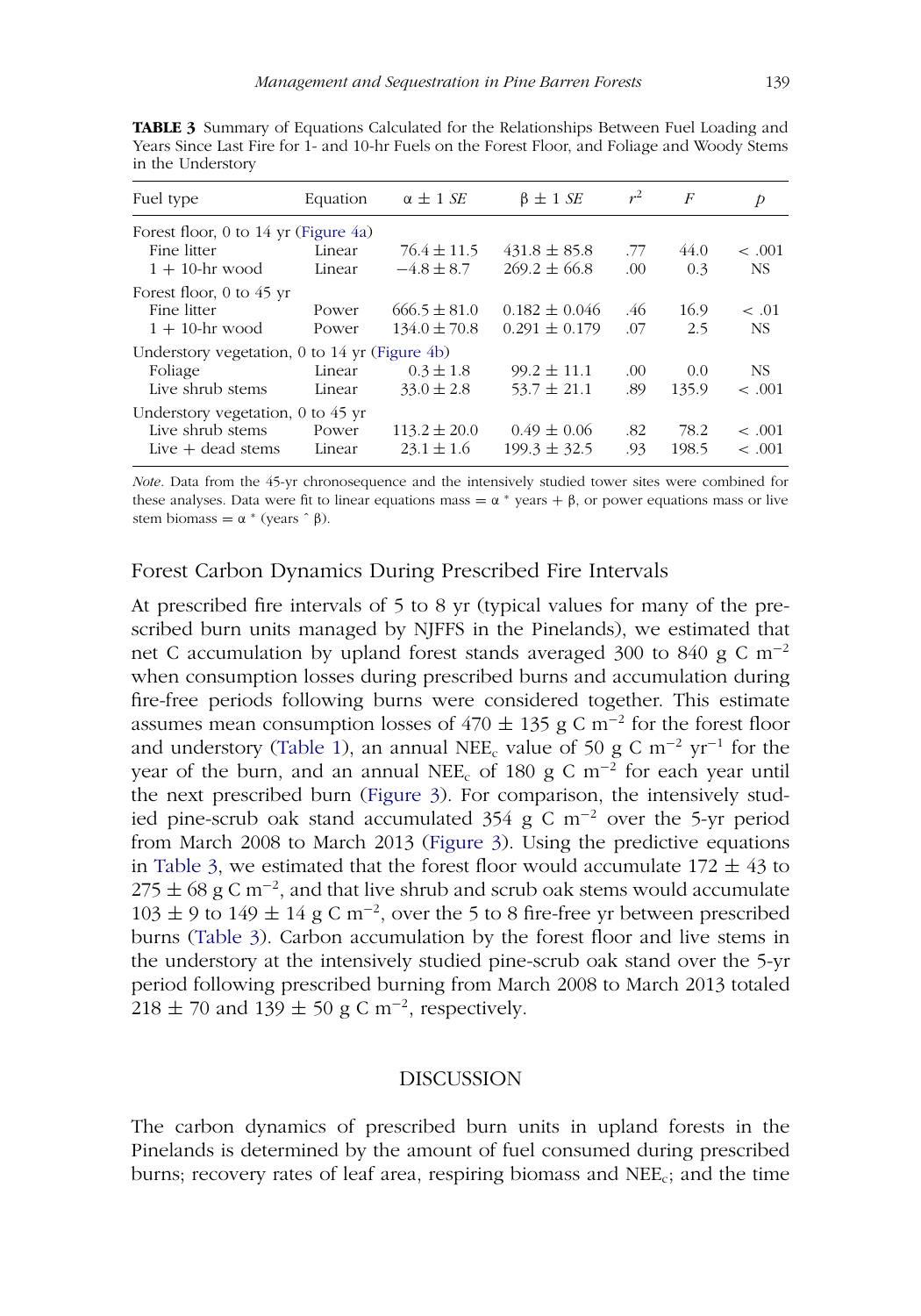until the next prescribed fire, wildfire, or other disturbance. Average consumption and release of C estimated during prescribed fires is equivalent to two to three times the average annual NEE<sub>c</sub> in undisturbed but otherwise comparable upland forests (Pan, Birdsey, Hom, McCullough, & Clark, [2006;](#page-20-8) Scheller et al., [2011;](#page-21-2) Miao et al., [2011;](#page-20-9) Clark, Skowronski, Renninger, & Scheller, [2014b\)](#page-19-6). However, net accumulation of C following prescribed burns resulted in C neutrality being achieved within 3 or 4 yr following prescribed burns. Thus, over typical prescribed burn rotations of 5 to 8 fire-free yr, net C accumulation by these upland forests dominated by fire-adapted species was positive and averaged approximately  $33$  to 58% of NEE<sub>c</sub> estimated for undisturbed upland stands.

Although fuel moisture content, prevailing meteorological conditions, and ignition patterns have been shown to be critical factors controlling fuel consumption during prescribed burns (Scott & Burgan, 2005; Ottmar, [2013\)](#page-20-4), our results indicate that initial forest floor and understory biomass are also strongly predictive of consumption during prescribed burns. Specifically, initial biomass explained 75% of the variation in the amounts of fine litter and woody fuel consumed on the forest floor, and 73% of the variation in the amount of understory vegetation consumed. Greater amounts of fine litter but not woody fuels characterized prescribed burn units in pine-dominated stands compared to oak-dominated stands. Differences likely related to litterfall production as well as substrate quality and decomposition dynamics of pine needles versus oak foliage (Gholz, Wedin, Smitherman, Harmon, & Parton, [2000\)](#page-19-12). Higher initial fuel loads in pine-dominated stands resulted in greater amounts of consumption compared to oak-dominated stands. Forest floor and understory biomass estimates reported here are consistent with previous work in the Pinelands, as are the consumption estimates (Burns, [1952;](#page-18-5) Wright et al., [2007;](#page-21-5) Clark et al., [2009\)](#page-19-5).

The dominant species in these fire-dependent upland forests in the Pinelands are apparently highly adapted to frequent fires. Specifically, these species appear to have evolved a suite of traits that ensure rapid recovery of leaf area and physiological functioning under the current low intensity but relatively frequent fire return intervals. Ericaceous shrubs and scrub oaks in the understory readily resprout following prescribed fires in the Pinelands (Matlack, Gibson, & Good, [1993\)](#page-20-10), and both pitch and shortleaf pines have epichormic meristems and produce new needle fascicles following disturbance (Little & Somes, [1956\)](#page-19-13). Production of understory and canopy foliage drives C assimilation and NEE<sub>c</sub> following prescribed burns. Measurements of leaf-level photosynthetic rates and water use by individual pitch pine trees following prescribed burns in the Pinelands reported by Renninger, Clark, Skowronski, and Schäfer [\(2013\)](#page-20-11) parallel the rapid recovery of  $NEE_c$  that we observed at the intensively studied pine-scrub oak stand. They showed that prescribed burning had either little effect or enhanced photosynthetic rates,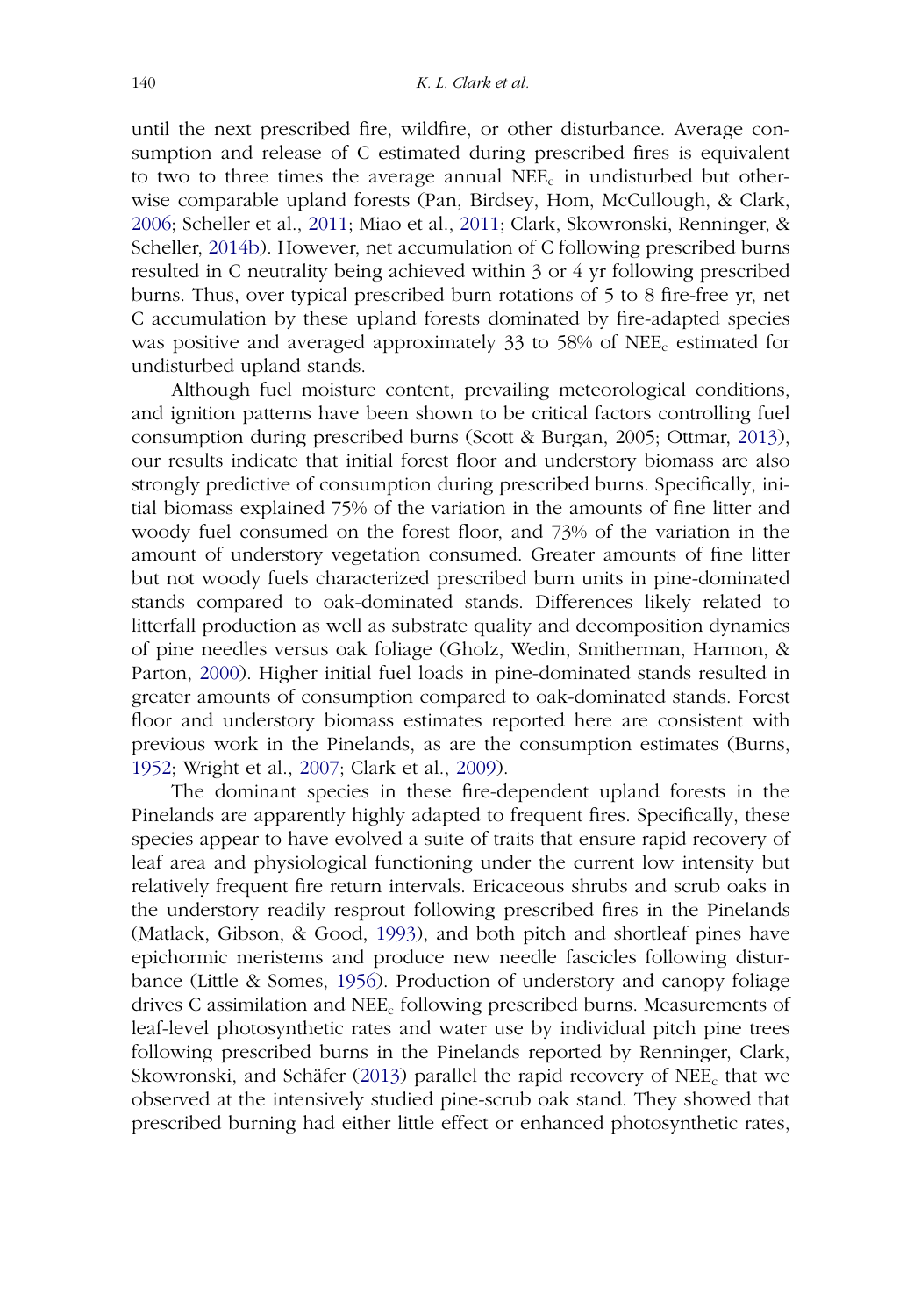productivity, and water use efficiency of overstory pitch pine trees compared to unburned control trees.

Consistent with the results of the current study, we have previously documented highly significant relationships between LAI, evapotranspiration, and  $NEE_c$  in upland forests recovering from fire or insect defoliation in the Pinelands (Clark, Skowronski, Gallagher, Renninger, & Schäfer, [2012;](#page-18-8) Medvigy, Clark, Skowronski, & Schäfer, [2012\)](#page-20-12). In contrast, ecosystem respiration  $(R_{\text{eco}})$  is less variable, only slightly reduced immediately following disturbance and then recovering to predisturbance levels by the second growing season (Miao et al., [2011;](#page-20-9) Renninger, Carlo, Clark, & Schäfer, [2014\)](#page-20-13). Reduced LAI and biomass reduces autotrophic respiration rates as well as the release of soluble C to the rhizosphere, constraining heterotrophic respiration (Clark et al., [2010a\)](#page-18-10). It is also likely that poor litter quality initially constrains decomposition following prescribed burns, and the relative stability of remaining detrital pools limits short-term C loss (Miao et al., [2011\)](#page-20-9). Thus, although LAI is often lower during the first growing season following prescribed burns,  $R_{\text{eco}}$  also is somewhat reduced, thus daytime NEE<sub>c</sub> may be similar preburn and postburn.

Results from the intensively studied pine-scrub oak stand, which was burned twice during the study, indicate that wildland fire managers have some influence over canopy fuel consumption and the recovery of NEE<sub>c</sub> in pine-dominated forests. Higher severity prescribed fires or wildfires which result in the consumption of canopy foliage will delay the recovery of leaf area during the next growing season. Reduced LAI results in lower rates of C assimilation and NEE<sub>c</sub> during the growing season compared to preburn periods and lengthens the time to achieve C neutrality. By controlling prescribed burn intensity and the amount of crown scorch through the choice of firing techniques and ignition patterns, as well selecting days with desired fuel moisture contents, wind and RH conditions during the prescribed burn, fire managers have the ability to "fine-tune" prescribed fires to maximize hazardous fuel reduction while minimizing crown scorch and canopy consumption.

The patterns of recovery of the litter layer, understory vegetation, and NEE<sub>c</sub> measured in the Pinelands are consistent with those reported from other fire-dependent pine-dominated ecosystems where similar measurements have been made before and following prescribed burns. For example, at a slash pine (*P. elliotii* Engelm.) and longleaf pine (*P. palustris* Mill.) stand near Gainesville, Florida, USA, a prescribed burn conducted in January 2003 consumed 94 and 73% of the litter layer and understory, respectively. Litter layer and understory vegetation C had recovered to 45 and 53% of preburn biomass within 1 yr of the prescribed burn, and NEE<sub>c</sub> and soil  $CO<sub>2</sub>$ fluxes during the following growing season were close to preburn levels (Powell et al., [2008;](#page-20-14) Lavoie, Starr, Mack, Martin, & Gholz, [2010;](#page-19-14) Godwin,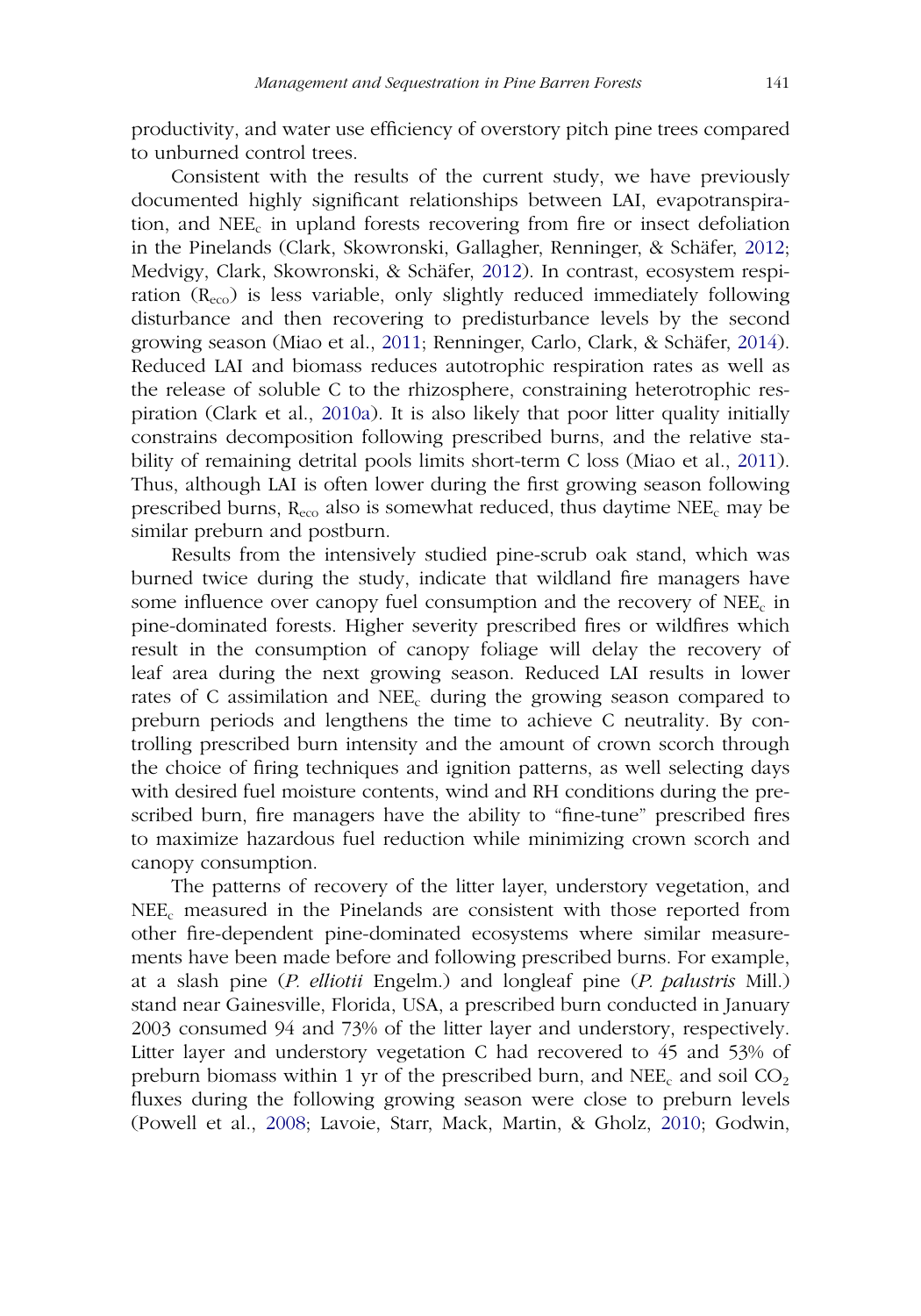[2012\)](#page-19-15). Whelan, Mitchell, Staudhammer, and Starr [\(2013\)](#page-21-11) observed that daytime NEEc in mesic, intermediate, and xeric longleaf pine stands recovered to preburn levels within 2 months of prescribed burns. However, annual  $NEE_c$ values indicated that only the mesic stand sequestered C, while the intermediate and xeric stands lost C. It is notable that extreme drought affected NEE<sub>c</sub> rates in all three stands in the years following the prescribed burns reported by Whelan et al. [\(2013\)](#page-21-11).

Over longer time periods and multiple prescribed burn intervals, simulations based on consumption data reported here, as well as  $NEE_c$ measurements made at the intensively studied pine scrub oak stand and two other carbon flux towers in the Pinelands (Clark et al., [2010a\)](#page-18-10), indicate that fuel-reduction treatments may have only minor effects on long-term forest C dynamics. Scheller et al. [\(2011\)](#page-21-2) used LANDIS-II model coupled with CENTURY and the Dynamic Fire and Biomass Fuels extensions to simulate current management practices, including prescribed burning and wildfire suppression as reflected by recent (1991–2006) fire records, over a 100 yr period in the Pinelands. In a second set of simulations, they increased the area treated by prescribed burning by approximately 50% over current acreage burned. Both sets of model simulations suggested that upland forests in the Pinelands would continue to sequester C over the next 100 yr under current climatic conditions. Although aboveground net primary production, live biomass, and forest floor C were predicted to be nearly constant or increased only modestly, soil organic C continued to increase slowly through time in all forest types except the most frequently burned pitch pine-scrub oak stands, consistent with the observations of Neill et al. [\(2007\)](#page-20-0) and Williams et al. [\(2012\)](#page-21-1). Therefore, current and modest increases in prescribed burning practices in upland forests are predicted to have only minor effects on landscape scale forest C dynamics in the Pinelands over longer time scales.

#### **CONCLUSIONS**

Fine litter and understory biomass were greater in pine-dominated than in oak-dominated prescribed burn units, but 1-hr and 10-hr woody fuels were similar among upland forest communities. Consumption of forest floor and understory vegetation were significant linear functions of initial mass, accounting for 75% and 73% of the variation in amounts consumed during prescribed fires, respectively. Consumption averaged 470  $\pm$  135 g C m<sup>-2</sup> across all three upland forest communities and was equivalent to 2- to 3-yr NEE<sub>c</sub> in undisturbed upland stands. Recovery of leaf area and NEE<sub>c</sub> following prescribed burns was rapid, with understory LAI approaching preburn levels by the end of the growing season of the year of the burn, while recovery of canopy LAI in pine-dominated stands was dependent upon prescribed burn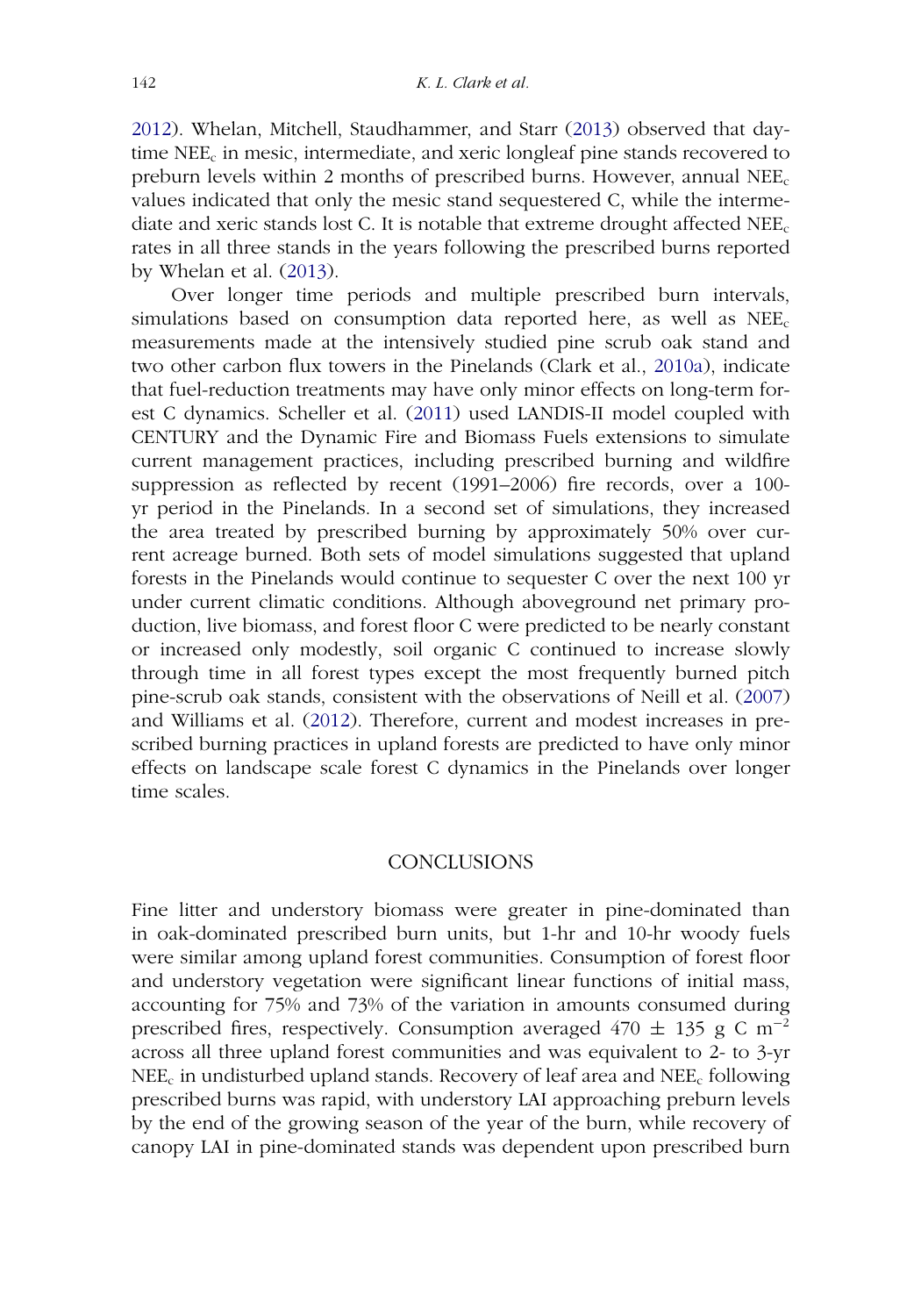intensity. Daytime  $NEE_c$  approached preburn levels during the growing season of the year of the burn, and it had recovered completely by the next year following prescribed burns. During typical rotation intervals of 5 to 8 firefree yr between prescribed burns employed by the NJFFS, prescribed burn units were estimated to have accumulated 300 to 840 g C m<sup>-2</sup>, approximately 33 to 58% of estimated C accumulation in undisturbed upland forest stands over the same time period.

#### REFERENCES

- <span id="page-18-0"></span>Amiro, B. D., Barr, A. G., Barr, J. G., Black, T. A., Bracho, R., Brown, M., *...* Xiao, J. (2010). Ecosystem carbon dioxide fluxes after disturbance in forests of North America. *Journal of Geophysical Research: Biogeosciences*, *115*, G00K02. doi[:10.1029/2010JG001390](http://dx.doi.org/10.1029/2010JG001390)
- <span id="page-18-1"></span>Boerner, R. E. J., Huang, J., & Hart, S. C. (2009). Impacts of fire and fire surrogate treatments on forest soil properties: A meta-analytical approach. *Ecological Applications*, *19*, 338–358.
- <span id="page-18-4"></span>Bried, J. T., Patterson, W. A., & Gifford, N. A. (2014). Why pine barrens restoration should favor barrens over pine. *Restoration Ecology*, *22*, 442–446. doi[:10.1111/rec.12097](http://dx.doi.org/10.1111/rec.12097)
- <span id="page-18-5"></span>Burns, P. Y. (1952). Effect of fire on forest soils in the Pine Barren region of New Jersey. *Yale School Forestry Bulletin*, *57*, 1–50.
- <span id="page-18-6"></span>Campbell, J., Donato, D., Azuma, D., & Law, B. (2007). Pyrogenic carbon emission from a large wildfire in Oregon, United States. *Journal of Geophysical Research: Biogeosciences*, *112*, G04014.
- <span id="page-18-7"></span>Campbell, J. L., Harmon, M. E., & Mitchell, S. R. (2011). Can fuel-reduction treatments really increase forest carbon storage in the western US by reducing future fire emissions? *Frontiers in Ecology and the Environment*, *10*, 83–90.
- <span id="page-18-9"></span>Clark, K. L., Skowronski, N., & Gallagher, M. (2014a). The fire research program at the Silas Little Experimental Forest, New Lisbon, New Jersey. In D. C. Hayes, S. L. Stout, R. H. Crawford, & A. P. Hoover (Eds.), *USDA Forest Service experimental forests and ranges* (pp. 515–534). New York, NY: Springer.
- <span id="page-18-10"></span>Clark, K. L., Skowronski, N., & Hom, J. (2010a). Invasive insects impact forest carbon dynamics. *Global Change Biology*, *16*, 88–101.
- <span id="page-18-3"></span>Clark, K. L., Skowronski, N., Gallagher, M., Carlo, N., Farrell, M., & Maghirang, M. (2013). *Assessment of canopy fuel loading across a heterogeneous landscape using LiDAR* (Joint Fire Sciences Program, Project 10-1-02-14). Retrieved from [https://www.firescience.gov/projects/10-1-02-14/project/10-1-](https://www.firescience.gov/projects/10-1-02-14/project/10-1-02-14_final_report.pdf) 02-14 final report.pdf
- <span id="page-18-2"></span>Clark, K. L., Skowronski, N., Gallagher, M., Heilman, W., & Hom, J. (2010b). *Fuel consumption and particulate emissions during fires in the New Jersey Pinelands*. Retrieved from <http://www.treesearch.fs.fed.us/pubs/38885>
- <span id="page-18-8"></span>Clark, K. L., Skowronski, N., Gallagher, M., Renninger, H., & Schäfer, K. (2012). Effects of invasive insects and fire on forest energy exchange and evapotranspiration in the New Jersey Pinelands. *Agricultural and Forest Meteorology*, *166–167*, 50–61.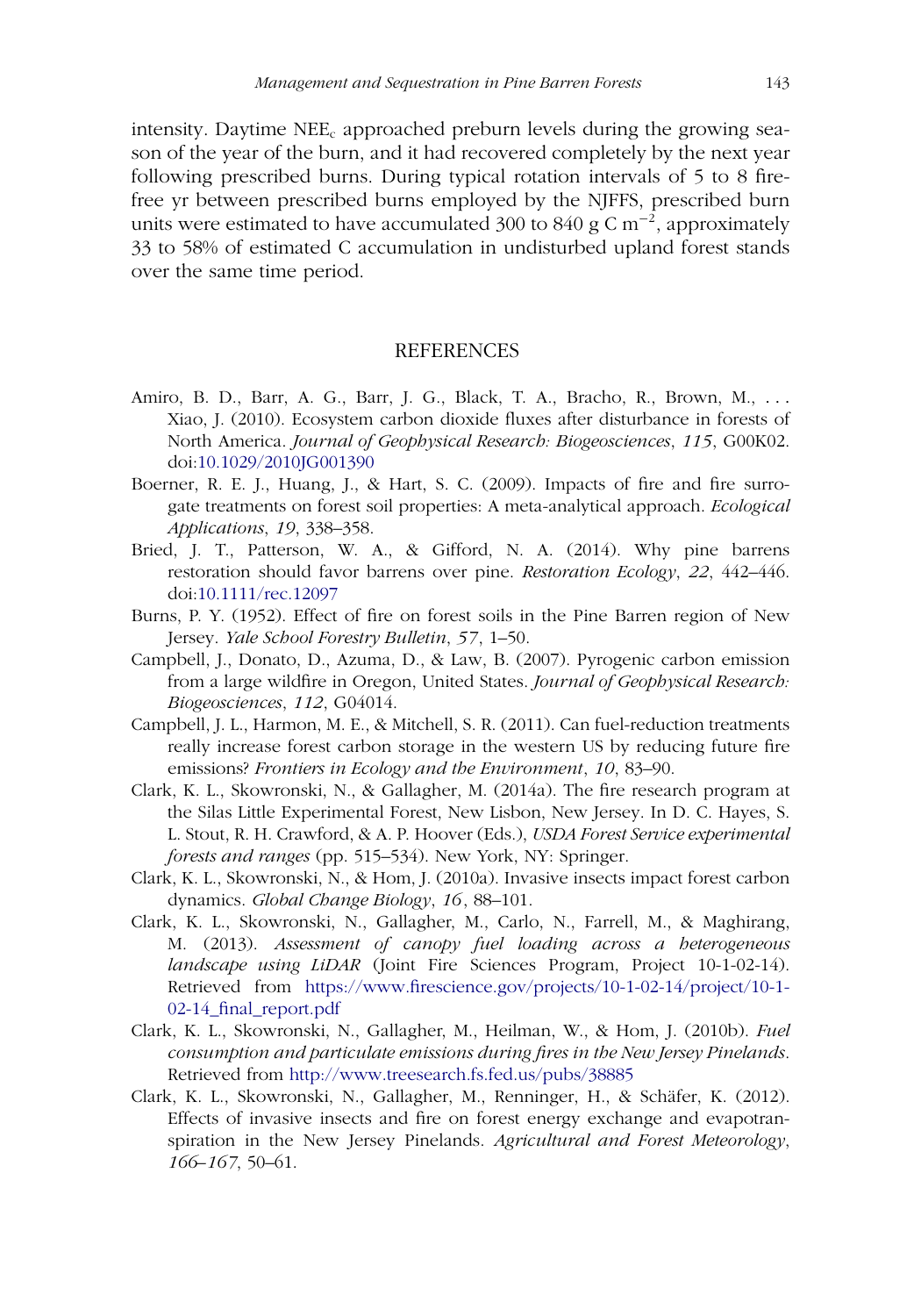- <span id="page-19-5"></span>Clark, K. L., Skowronski, N., Hom, J., Duveneck, M., Pan, Y., Van Tuyl, S., *...* Maurer, S. (2009). Decision support tools to improve the effectiveness of hazardous fuel reduction treatments in the New Jersey Pine Barrens. *International Journal of Wildland Fire*, *18*, 268–277.
- <span id="page-19-6"></span>Clark, K. L., Skowronski, N. S., Renninger, H., & Scheller, R. (2014b). Climate change and fire management in the mid-Atlantic region. *Forest Ecology and Management*, *327*, 306–315.
- <span id="page-19-3"></span>Dore, S., Kolb, T. E., Montes-Helu, M., Eckert, S. E., Sullivan, B. W., Hungate, B. A., *...* Koch, G. W. (2010). Carbon and water fluxes from ponderosa pine forests disturbed by wildfire and thinning. *Ecological Applications*, *20*, 663–683.
- <span id="page-19-9"></span>Forman, R. T. T., & Boerner, R. E. (1981). Fire frequency and the Pine Barrens of New Jersey. *Bulletin Torrey Botanical Club*, *108*, 34–50.
- <span id="page-19-4"></span>French, N. H., de Groot, W. J., Jenkins, L. K., Rogers, B. M., Alvarado, E., Amiro, B., *...* Turetsky, M. (2011). Model comparisons for estimating carbon emissions from North American wildland fire. *Journal of Geophysical Resources Biogeosciences*, *116*, G00K05.
- <span id="page-19-11"></span>Gholz, H. L., Linder, S., & McMurtrie, R. E. (Eds.). (1994). *Environmental constraints on the structure and productivity of pine forest ecosystems: A comparative analysis* (Ecological Bulletins, 43). Copenhagen, Denmark: Munksgaard.
- <span id="page-19-12"></span>Gholz, H. L., Wedin, D. A., Smitherman, S. M., Harmon, M. E., & Parton, W. J. (2000). Long-term dynamics of pine and hardwood litter in contrasting environments: Toward a global model of decomposition. *Global Change Biology*, *6*, 751–765.
- <span id="page-19-15"></span>Godwin, D. R. (2012). *The influence of prescribed fire and mechanical fuels mastication on soil CO2 efflux rates in two southeastern U.S. pine ecosystems* (Doctoral dissertation, University of Florida). Retrieved from [http://www.firescience.gov/](http://www.firescience.gov/projects/11-3-1-21/project/11-3-1-21_Godwin_D_Dissertation.pdf) [projects/11-3-1-21/project/11-3-1-21\\_Godwin\\_D\\_Dissertation.pdf](http://www.firescience.gov/projects/11-3-1-21/project/11-3-1-21_Godwin_D_Dissertation.pdf)
- <span id="page-19-0"></span>Gray, D. M., & Dighton, J. (2006). Mineralization of forest litter nutrients by heat and combustion. *Soil Biology and Biochemistry*, *38*, 1469–1477.
- <span id="page-19-2"></span>La Puma, I. P., Lathrop, R. G., Jr., & Keuler, N. S. (2013). A large-scale fire suppression edge-effect on forest composition in the New Jersey Pinelands. *Landscape Ecology*, *28*, 1815–1827.
- <span id="page-19-8"></span>Lathrop, R. & Kaplan, M. B. (2004). *New Jersey land use/land cover update: 2000- 2001*. Trenton, NJ: New Jersey Department of Environmental Protection.
- <span id="page-19-14"></span>Lavoie, M., Starr, G., Mack, M. C., Martin, T. A., & Gholz, H. L. (2010). Effects of a prescribed fire on understory vegetation, carbon pools, and soil nutrients in a longleaf pine-slash pine forest in Florida. *Natural Areas Journal*, *30*, 82–94.
- <span id="page-19-1"></span>Little, S. (1979). Fire and plant succession in the New Jersey Pine Barrens. In R. T. T. Foreman (Ed.), *Pine Barrens: Ecosystem and landscape* (pp. 297–314). New York, NY: Academic Press.
- <span id="page-19-10"></span>Little, S., & Moore, E. B. (1949). The ecological role of prescribed burns in the pine-oak forests of southern New Jersey. *Ecology*, *30*, 223–233.
- <span id="page-19-13"></span>Little, S., & Somes, H. A. (1956). *Buds enable pitch and shortleaf pines to recover from injury*. Retrieved from [http://www.nrs.fs.fed.us/pubs/sp/sp\\_ne081.pdf](http://www.nrs.fs.fed.us/pubs/sp/sp_ne081.pdf)
- <span id="page-19-7"></span>Little, S., & Somes, H. A. (1961). *Prescribed burning in the pine regions of southern New Jersey and Eastern Shore Maryland: A summary of present knowledge*. Retrieved from [http://www.nrs.fs.fed.us/pubs/sp/sp\\_ne151.pdf](http://www.nrs.fs.fed.us/pubs/sp/sp_ne151.pdf)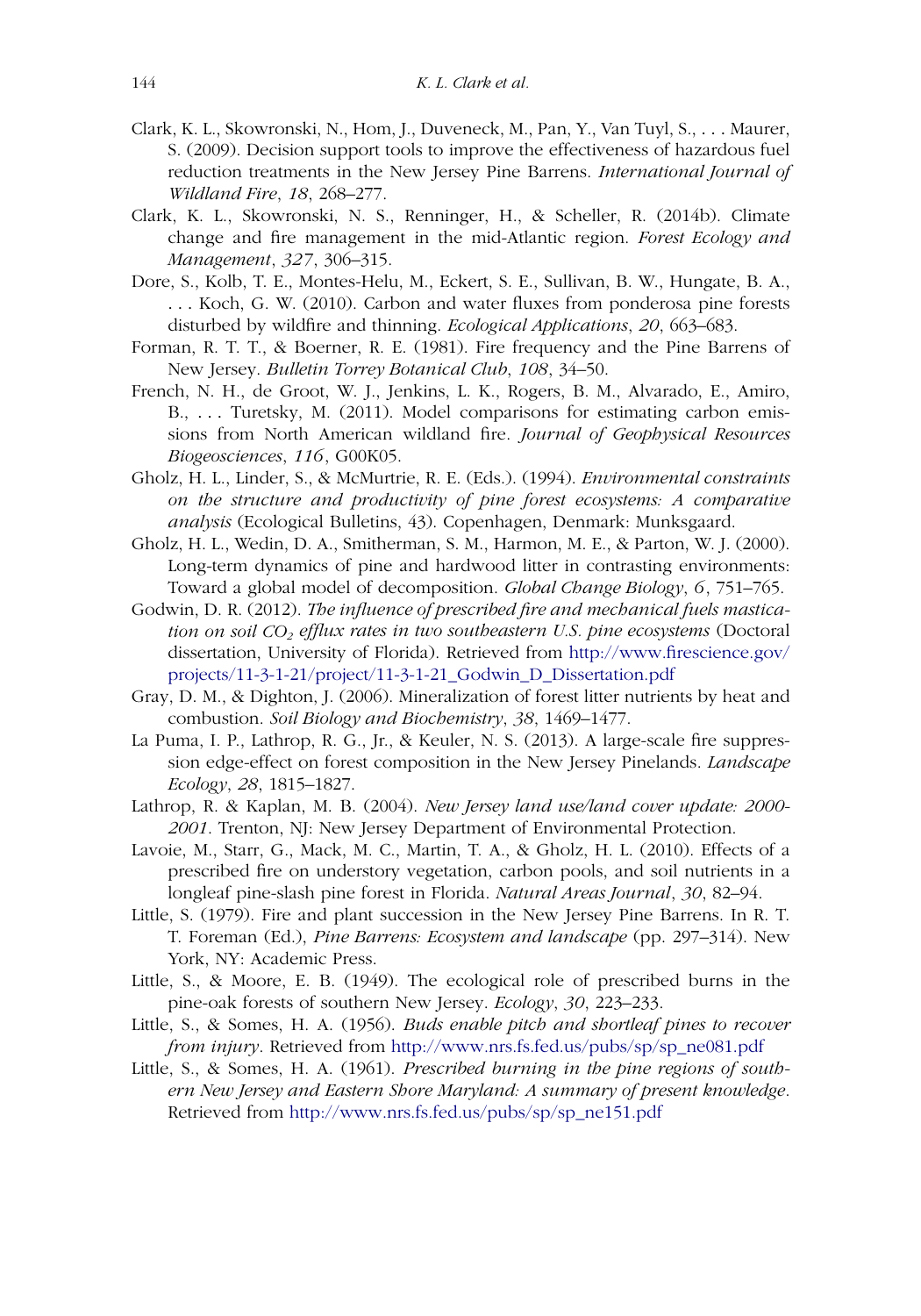- <span id="page-20-10"></span>Matlack, G. R., Gibson, D. J., & Good, R. E. (1993). Regeneration of the shrub *Gaylussacia baccata* and associated species after low-intensity fire in an Atlantic coastal plain. *American Journal of Botany*, *80*, 119–126.
- <span id="page-20-6"></span>McCormick, J., & Jones, L. (1973). *The Pine Barrens: Vegetation geography* (Research Report Number 3). Trenton, NJ: New Jersey State Museum.
- <span id="page-20-12"></span>Medvigy, D., Clark, K. L., Skowronski, N. S., & Schäfer, K. V. R. (2012). Simulated impacts of insect defoliation on forest carbon dynamics. *Environmental Research Letters*, *7*, 045703.
- <span id="page-20-9"></span>Miao, Z., Lathrop, R. G., Jr., Xu, M., La Puma, I. P., Clark, K. L., Hom, J., *...* Van Tuyl, S. (2011). Simulation and sensitivity analysis of carbon storage and fluxes in the New Jersey Pinelands. *Environmental Modeling and Software*, *26*, 1112–1122.
- <span id="page-20-1"></span>Mitchell, S. R., Harmon, M. E., & O'Connell, K. E. B. (2009). Forest fuel reduction alters fire severity and long-term carbon storage in three Pacific Northwest ecosystems. *Ecological Applications*, *19*, 643–655.
- <span id="page-20-5"></span>Mkhabela, M. S., Amiro, B. D., Barr, A. G., Black, T. A., Hawthorne, I., Kidston, J., *...* Zha, T. (2009). Comparison of carbon dynamics and water use efficiency following fire and harvesting in Canadian boreal forests. *Agricultural and Forest Meteorology*, *149*, 783–794.
- <span id="page-20-7"></span>National Interagency Fire Center. (2013). Historical wildland fire information. [http://www.www.nifc.gov/fireInfo/fireInfo\\_statistics.html](http://www.www.nifc.gov/fireInfo/fireInfo_statistics.html) (Accessed 20 January, 2014).
- <span id="page-20-0"></span>Neill, C., Patterson, W. A., III, & Crary, D. W., Jr. (2007). Responses of soil carbon, nitrogen and cations to the frequency and seasonality of prescribed burning in a Cape Cod oak-pine forest. *Forest Ecology and Management*, *250*, 234–243.
- <span id="page-20-4"></span>Ottmar, R. D. (2013). Wildland fire emissions, carbon, and climate: Modeling fuel consumption. *Forest Ecology and Management*, *317*, 41–50. doi[:10.1016/j.foreco.2013.06.010](http://dx.doi.org/10.1016/j.foreco.2013.06.010)
- <span id="page-20-3"></span>Ottmar, R. D., Anderson, G. K., DeHerrera, P. J., & Reinhardt, T. E. (2006). *Consume user's guide*. [http://www.fs.fed.us/pnw/fera/products/consume/CONSUME21\\_](http://www.fs.fed.us/pnw/fera/products/consume/CONSUME21_USER_GUIDE.DOC) [USER\\_GUIDE.DOC](http://www.fs.fed.us/pnw/fera/products/consume/CONSUME21_USER_GUIDE.DOC)
- <span id="page-20-8"></span>Pan, Y., Birdsey, R., Hom, J., McCullough, K., & Clark, K. (2006). Improved estimates of net primary productivity from MODIS satellite data at regional and local scales. *Ecological Applications*, *16*, 125–132.
- <span id="page-20-14"></span>Powell, T. L., Gholz, H. L., Clark, K. L., Starr, G., Cropper, W. P., & Martin, T. A. (2008). Carbon exchange of a mature, naturally regenerated pine forest in north Florida. *Global Change Biology*, *14*, 2523–2538.
- <span id="page-20-13"></span>Renninger, H. J., Carlo, N., Clark, K. L., & Schäfer, K. V. R. (2014). Modeling respiration from snags and coarse woody debris before and after an invasive gypsy moth disturbance. *Journal of Geophysical Research: Biogeosciences*, *119*, 630–644.
- <span id="page-20-11"></span>Renninger, H. J., Clark, K. L., Skowronski, N., & Schäfer, K. V. R. (2013). Effects of a prescribed burn on the water use and photosynthetic capacity of pitch pines (*Pinus rigida*) in the New Jersey Pine Barrens. *Trees*, *27*, 1115–1127. doi[:10.1007/s00468-013-0861-5](http://dx.doi.org/10.1007/s00468-013-0861-5)
- <span id="page-20-2"></span>Restaino, J. C., & Peterson, D. L. (2013). Wildfire and fuel treatment effects on forest carbon dynamics in the western United States. *Forest Ecology and Management*, *303*, 46–60.